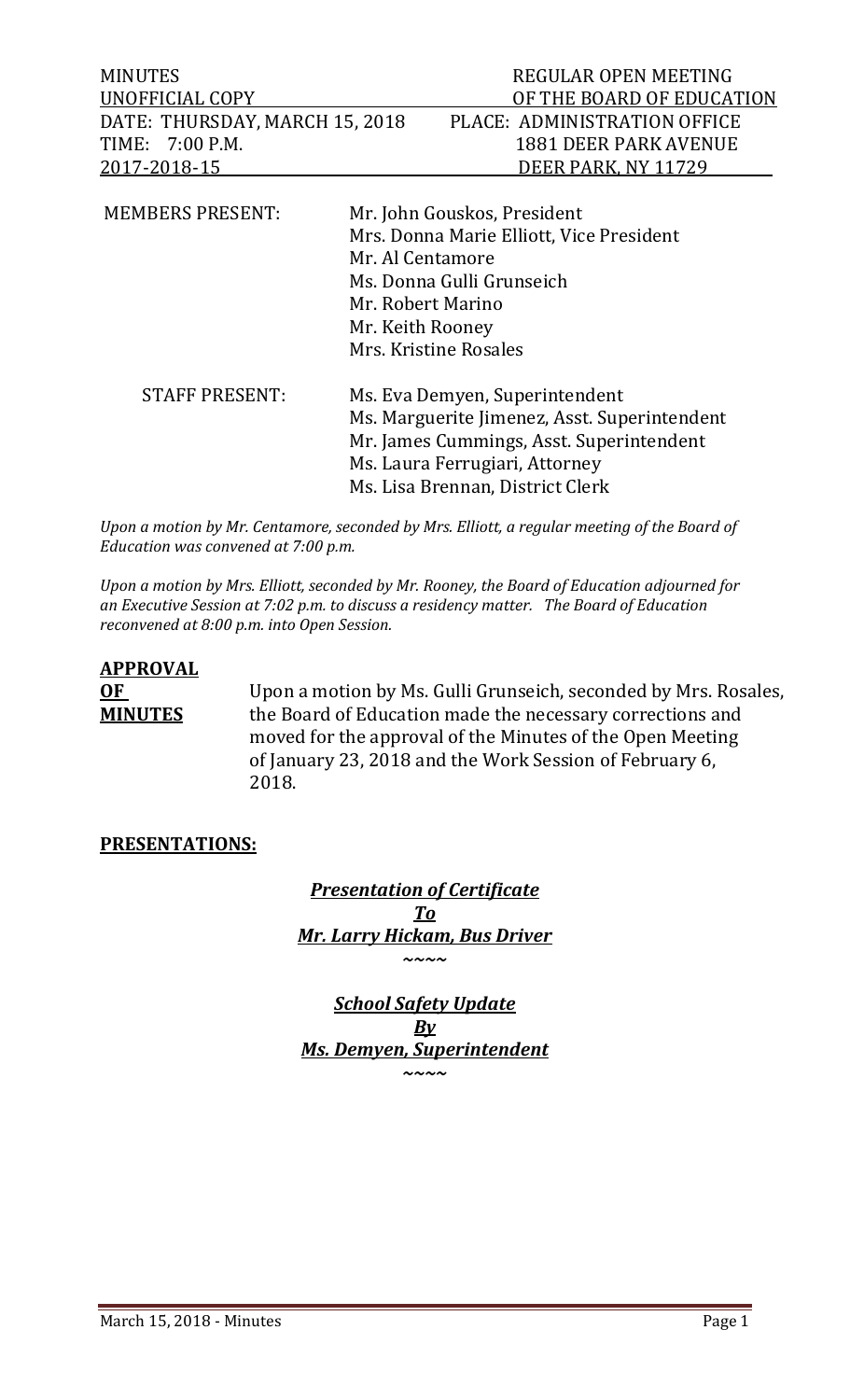# **NEW BUSINESS:**

**RE-APPROVE THE 2018-2019 CALENDAR**

**HOLIDAY** *Upon a motion by Mrs. Elliott, seconded by Ms. Gulli Grunseich, the*  **SCHOOL** *Board of Education unanimously approved the following Resolution:*

> **RESOLVED,** that the Board of Education approve the revisions to the 2018-2019 School Holiday calendar. This calendar was previously approved on 12/12/17 and 1/23/18.

# **ACCEPTANCE OF MONETARY SCHOOL**

**DONATION** *Upon a motion by Mr. Marino, seconded by Mrs. Rosales, the*  **TO JFK INT.** *Board of Education unanimously approved the following Resolution:*

> **RESOLVED**, that the Board of Education approve the donation of \$500.00 to John F. Kennedy school from DJM Service Station in Deer Park from the Exxon Mobil Education Alliance Program.

| <b>ACCEPTANCE</b>  |
|--------------------|
| <b>OF DONATION</b> |
| TO THE             |
| FINE &             |
| <b>PERFORMING</b>  |
| <b>ARTS DEPT</b>   |

**FINE &** *Upon a motion by Ms. Gulli Grunseich, seconded by Mrs. Elliott, the* **Board of Education unanimously approved the following Resolution:** 

**RESOLVED**, that the Board of Education approve the donation of the following items from Mr. David Knuffke, to the Fine & Performing Arts department:

- 60 watt Line 6 Amplifier with pedalboard
- Yamaha Nylon String Guitar (CGX-171CCA) with hard case

| <b>SECOND</b>    |
|------------------|
| <b>READING</b>   |
| <u>AND</u>       |
| <b>APPROVAL-</b> |
| <b>POLICIES</b>  |

**AND** *Upon a motion by Mr. Rooney, seconded by Mrs. Rosales, the*  **Board of Education unanimously approved the following Resolution:** 

**RESOLVED**, that the Board of Education approve the following policies as accepted and adopted by the Board of Education and placed in the Board of Education policy manual.

- #0115-E Harassment and/or Bullying Complaint form
- #6700 & 6700-R Purchasing
- #8414.5 Alcohol and Drug Testing of Drivers

| <b>DISPOSAL</b>    |
|--------------------|
| OF                 |
| <b>TEXTBOOKS</b>   |
| <u>AT IFK INT.</u> |
| <b>SCHOOL</b>      |

**AT JFK INT.** *Upon a motion by Mr. Marino, seconded by Mrs. Elliott, the*  **Board of Education unanimously approved the following Resolution:** 

**RESOLVED**, that the Board of Education approve the disposal of the following textbooks that are deemed obsolete:

- 65 Weather and Climate books
	- 3 sets of America the Beautiful
- 4 sets of The History of the United States (worn and tattered)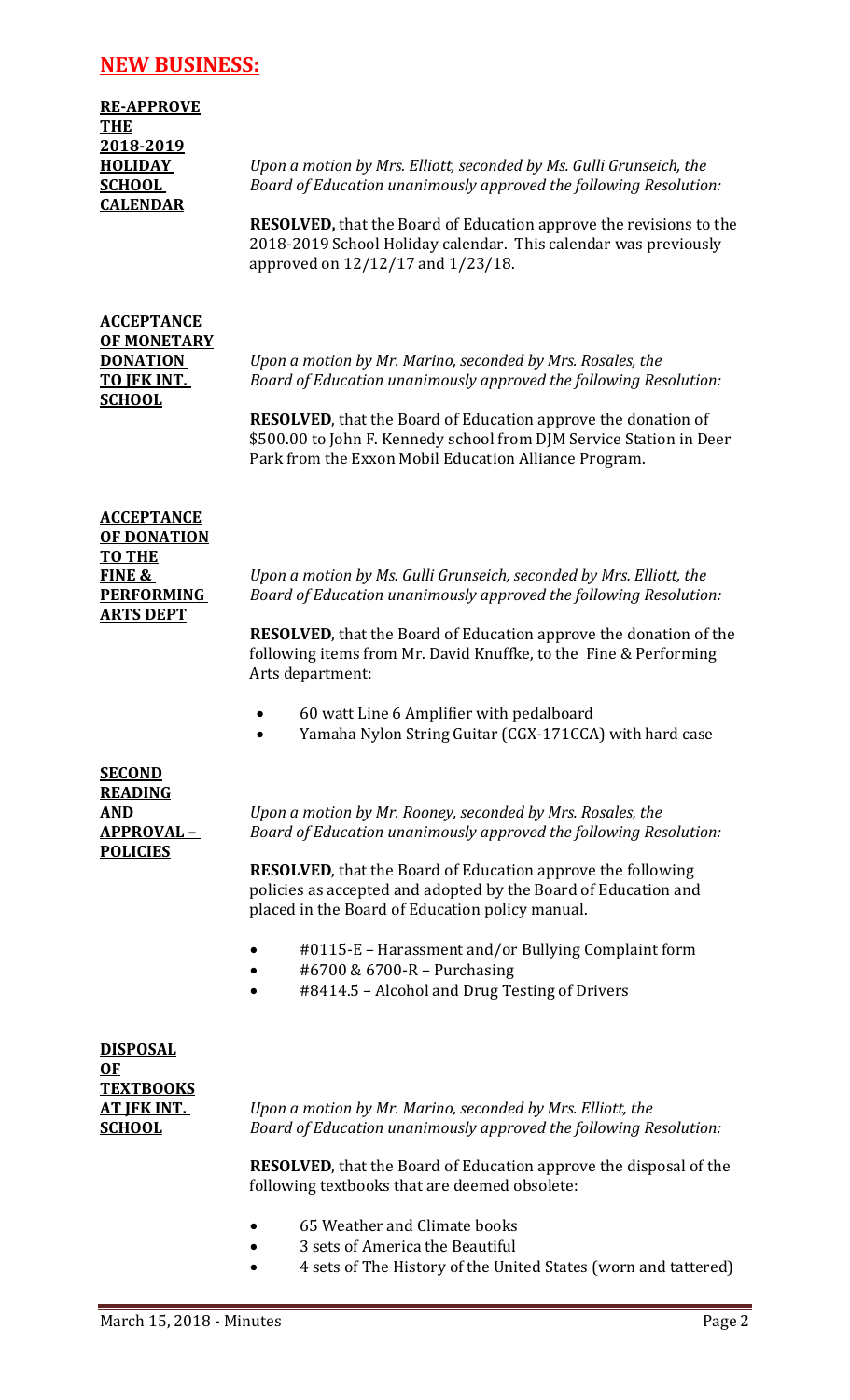# **DISPOSAL OF**

**OBSOLETE** *Upon a motion by Ms. Gulli Grunseich, seconded by Mr. Marino, the*  **EQUIPMENT** *Board of Education unanimously approved the following Resolution:*

> **RESOLVED**, that the Board of Education approve the disposal of misc. equipment that are deemed obsolete and have been sold at auction (list in file).

# **APPROVAL**

**OF** *Upon a motion by Mr. Rooney, seconded by Mr. Centamore,* **SCHEDULES** *the Board of Education approved the following schedules collectively:*

# **NON-INSTRUCTIONAL**

#### **SCHEDULE -- CS --CHANGE OF SALARY/ STATUS (Non-Instructional)**

#### **Lisa Brennan**

District Office District Clerk<br>\$53,892.02 Salary/Step:<br>Effective  $7/1/2017 - 6/30/2018$ Salary increase retroactive to July 1, 2017

#### **Jeanne-Marie Kavanagh**

Deer Park High School<br>Position: Swimm Swimming Pool Manager<br>\$50,799.04 Salary/Step:<br>Effective  $7/1/2017 - 6/30/2018$ Salary increase retroactive to July 1, 2017

#### **Carey LaCalamita**

Deer Park High School<br>Position: School School Attendance Aide<br>No Change Salary/Step: Effective 2/26/2018 Classified by Civil Service from Provisional to Permanent

#### **Lawrence Mangan**

Memorial<br>Position: Print Shop Supervisor<br>No Change Salary/Step:<br>Effective Effective 2/9/2018 Classified by Civil Service from Provisional to PERMANENT Print Shop Supervisor

#### **Janet Metzler**

District Office Confidential Secretary<br>\$70,011.91 Salary/Step:<br>Effective  $7/1/2017 - 6/30/2018$ Salary increase retroactive to July 1, 2017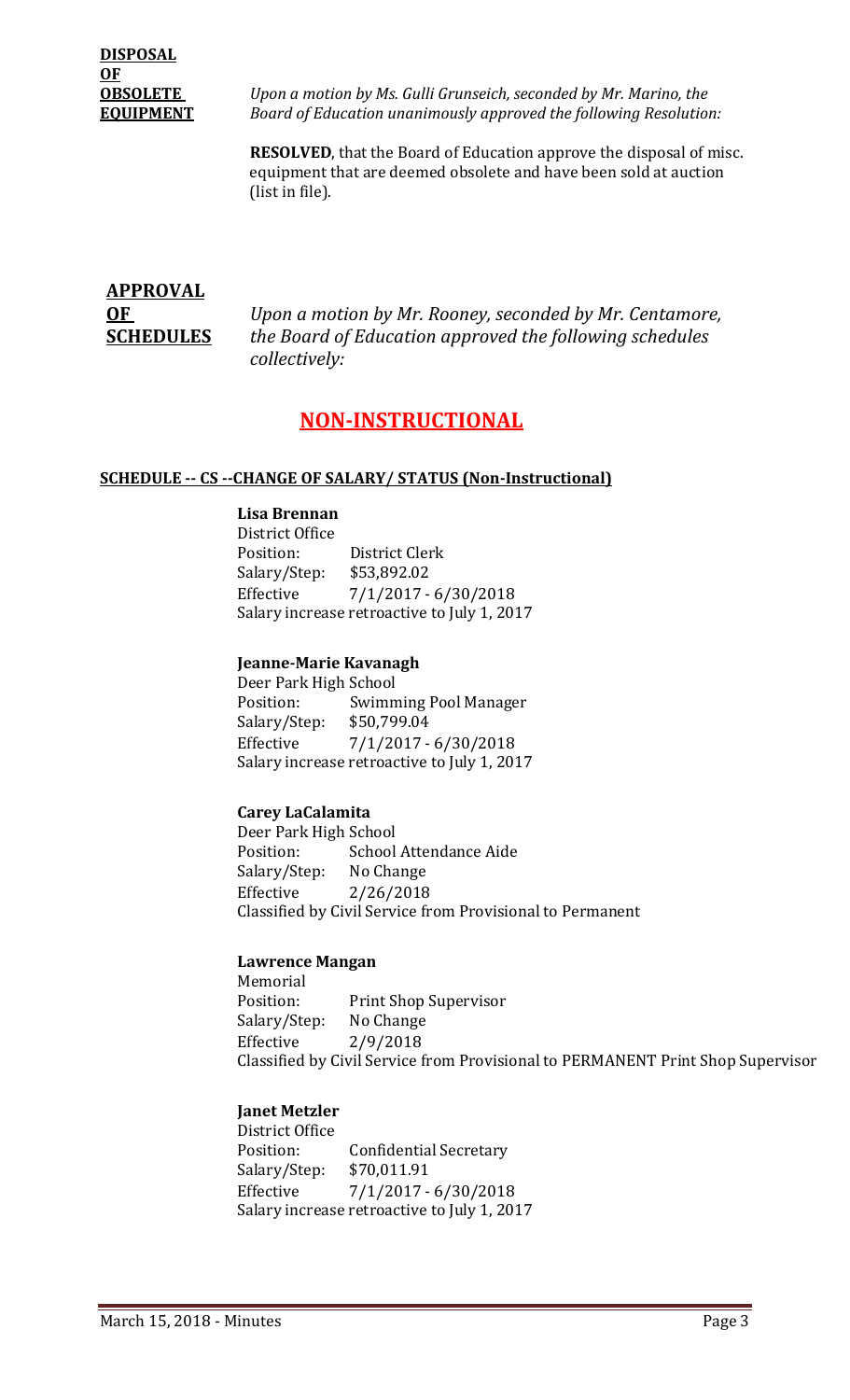#### **Robert Woolsey**

Memorial<br>Position: Director of Facilities III<br>\$138,375 Salary/Step:<br>Effective  $7/1/2017 - 6/30/2018$ Salary increase retroactive to July 1, 2017

#### **SCHEDULE -- NN --APPOINTMENTS (Non-Instructional)**

#### **Jennifer Capone**

John F Kennedy Intermediate School<br>Position: 2.5 hour Non-Instruc 2.5 hour Non-Instructional Cafeteria Aide<br>\$16.70/hour Salary/Step:<br>Effective  $2/6/2018$ 

#### **Morgan Cusumano**

Deer Park High School<br>Position: Lifegua Lifeguard<br>\$11.00/hr Salary/Step:<br>Effective Effective 4/21/2018

#### **Drew Holland**

Transportation<br>Position: Transportation Aide<br>\$16.70/hour Salary/Step:<br>Effective Effective 2/26/2018

#### **Nicole Reccardi**

Transportation<br>Position: Transportation Aide<br>\$16.70/hr Salary/Step:<br>Effective  $2/26/2018$ 

#### **Gilberto Vasquez**

Robert Frost Middle School Position: Night Custodial Aide<br>Salary/Step: \$40,751  $$40,751 + $650$  Step 1 Effective 3/1/2018 Salary prorated at \$13,853

#### **SCHEDULE -- NNPS --PER DIEM SUBSTITUTES (Non-Instructional)**

# **Ryan Brennan**

Transportation Substitute Transportation Aide<br>\$11.00/hour Salary/Step:<br>Effective Effective 2/26/2018

#### **Nicholas Destler**

District Wide Substitute B & G<br>\$11.00/hour Salary/Step:<br>Effective Effective 2/9/2018

#### **Deonna Zakaria**

District Wide Substitute Non-Instructional Aide<br>\$11/hour Salary/Step:<br>Effective  $2/26/2018$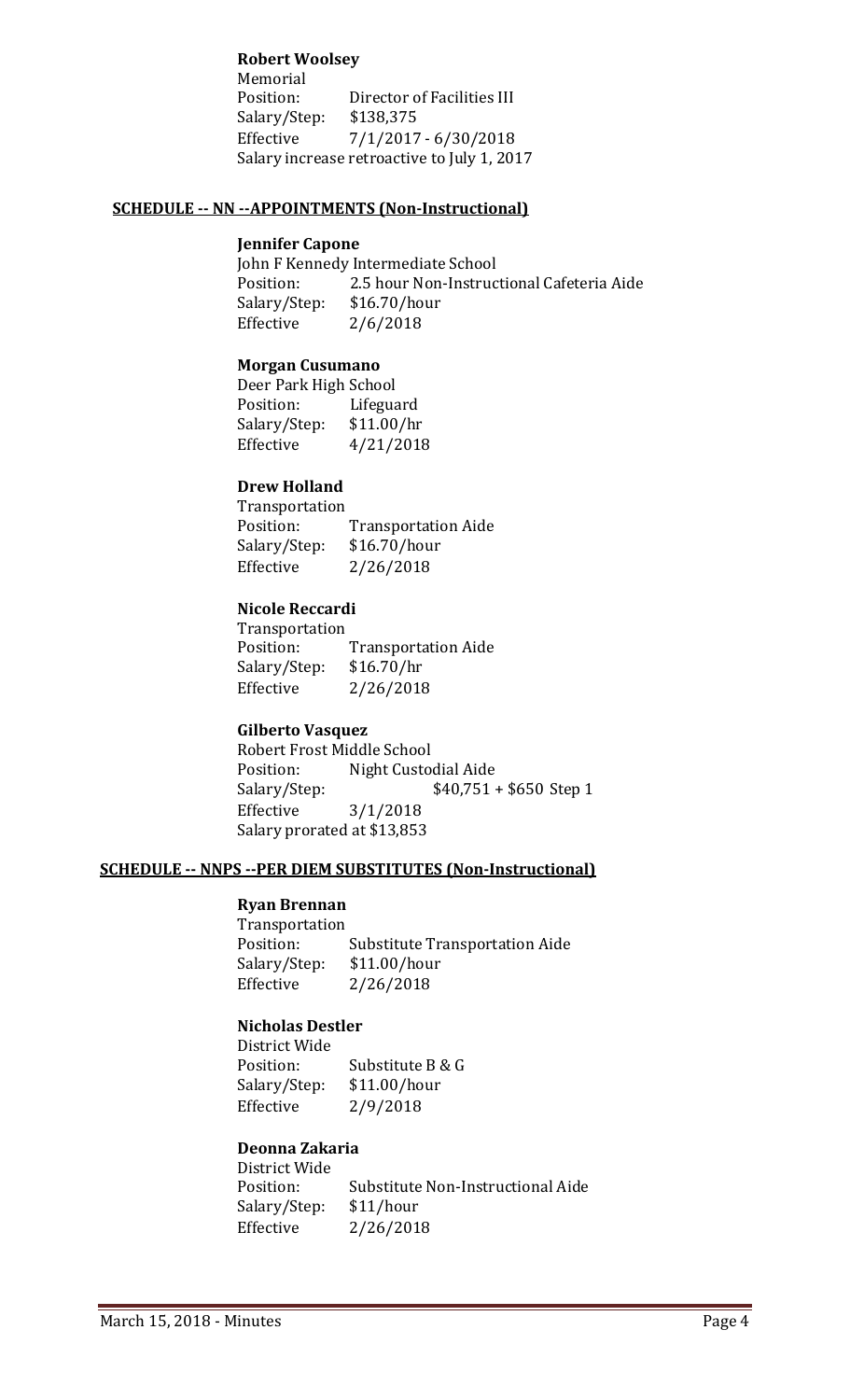#### **SCHEDULE -- OO --RESIGNATIONS / RETIREMENTS / REMOVALS / TERMINATIONS (Non-Instructional)**

#### **Michael Appleyard**

Robert Frost Middle School<br>Position: Night Custo Night Custodian Salary/Step: Effective 1/30/2018 Resignation. No outstanding obligation to the district.

#### **Catherine Cullen**

Deer Park High School<br>Position: 6 hr No 6 hr Non-Instructional Aide Salary/Step:<br>Effective  $2/16/2018$ Resignation in order to accept position as a Teaching Assistant

#### **Jay Denen**

Memorial<br>Position: Administrative Assistant Salary/Step:<br>Effective Effective 5/31/2018 CHANGE of RETIREMENT DATE

#### **Anthony Grosso**

Transportation **Bus Driver** Salary/Step:<br>Effective  $3/1/2018$ Resignation. No outstanding obligation to the district.

#### **Richard Johnson**

Transportation<br>Position: **Bus Driver** Salary/Step: Effective 3/7/2018 Termination. No outstanding obligation to the district.

#### **Richard Miller**

Memorial<br>Position: Maintenance Salary/Step:  $2/1/2019$ Resignation for the purpose of RETIREMENT. No outstanding obligation to the district.

#### **Olivia Vogler**

District Office **Clerk Typist** Salary/Step: Effective 5/31/2018 CHANGE OF RETIREMENT DATE

#### **SCHEDULE -- QQ --LEAVES OF ABSENCE (Non-Instructional)**

#### **Rosalyn Baskin**

Transportation<br>Position: **Transportation Aide** Salary/Step:<br>Effective  $2/15/2018 - 3/12/2018$ Extension of Unpaid Medical LOA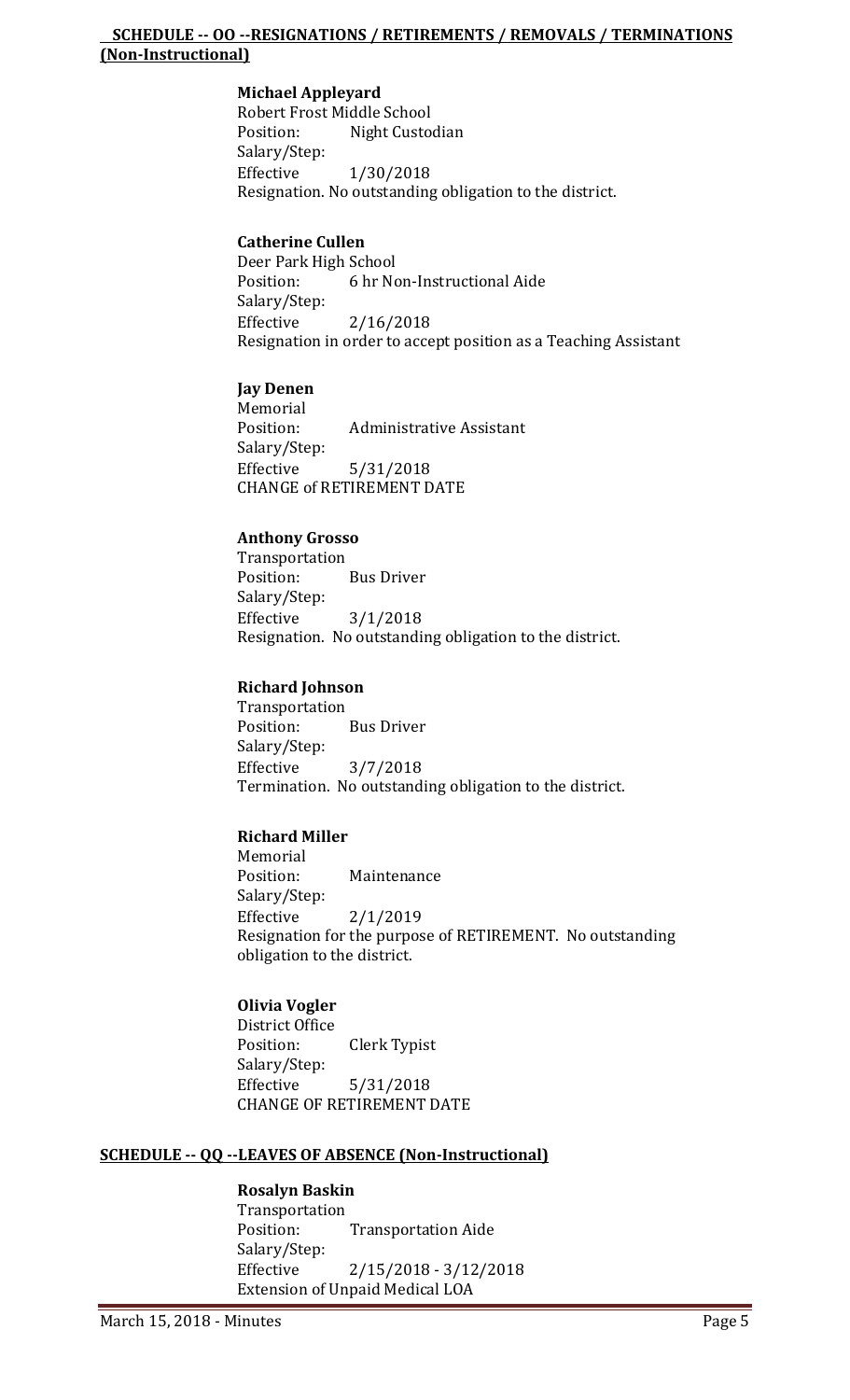# **Glen Coleman**

Memorial<br>Position: Night Custodian Salary/Step: Effective 1/18/2018 - 3/15/2018 1/18/18-2/8/18 Paid Medical LOA (FMLA) 2/9/18-3/15/18 Paid Differential LOA (FMLA)

#### **Jennifer DeJoseph**

May Moore School<br>Position: No Non-Instructional Aide Salary/Step:<br>Effective  $2/12/2018 - 3/16/2018$ 2/12/18-2/15/18 Paid Medical LOA (FMLA) 2/16/18-3/16/18 Unpaid Medical LOA (FMLA)

#### **Michael Lamneck**

Transportation<br>Position: **Bus Driver** Salary/Step: Effective 3/21/2018 - 5/2/2018 3/21/18-3/27/18 Paid Medical LOA (FMLA) 3/28/18-5/2/18 Unpaid Medical LOA (FMLA)

#### **Debra Mulqueen**

John F Kennedy Intermediate School<br>Position: Registered School Nu Registered School Nurse Salary/Step:  $2/26/2018 - 3/9/2018$ 2/26/18-3/7/18 Paid Medical LOA (FMLA) 3/8/18 & 3/9/18 Unpaid Medical LOA (FMLA)

#### **Heather Neary**

Memorial<br>Position: Duplicating Machine Operator I Salary/Step: Effective 1/29/2018 - 2/2/2018 Paid LOA (FMLA)

#### **Antony Racanelli**

John F Kennedy Intermediate School<br>Position: Custodian Custodian Salary/Step:<br>Effective  $2/21/2018 - 3/20/2018$ Paid Medical LOA (FMLA)

#### **Marie Racanelli**

John F Kennedy Intermediate School Clerk Typist Salary/Step: Effective 1/12/2018 - 5/1/2018 Paid Medical LOA (FMLA)

#### **Robin Ruiz**

John Quincy Adams School<br>Position: Teacher Aid Teacher Aide Salary/Step:<br>Effective  $2/3/2018 - 2/9/2018$ Extension of unpaid LOA (FMLA)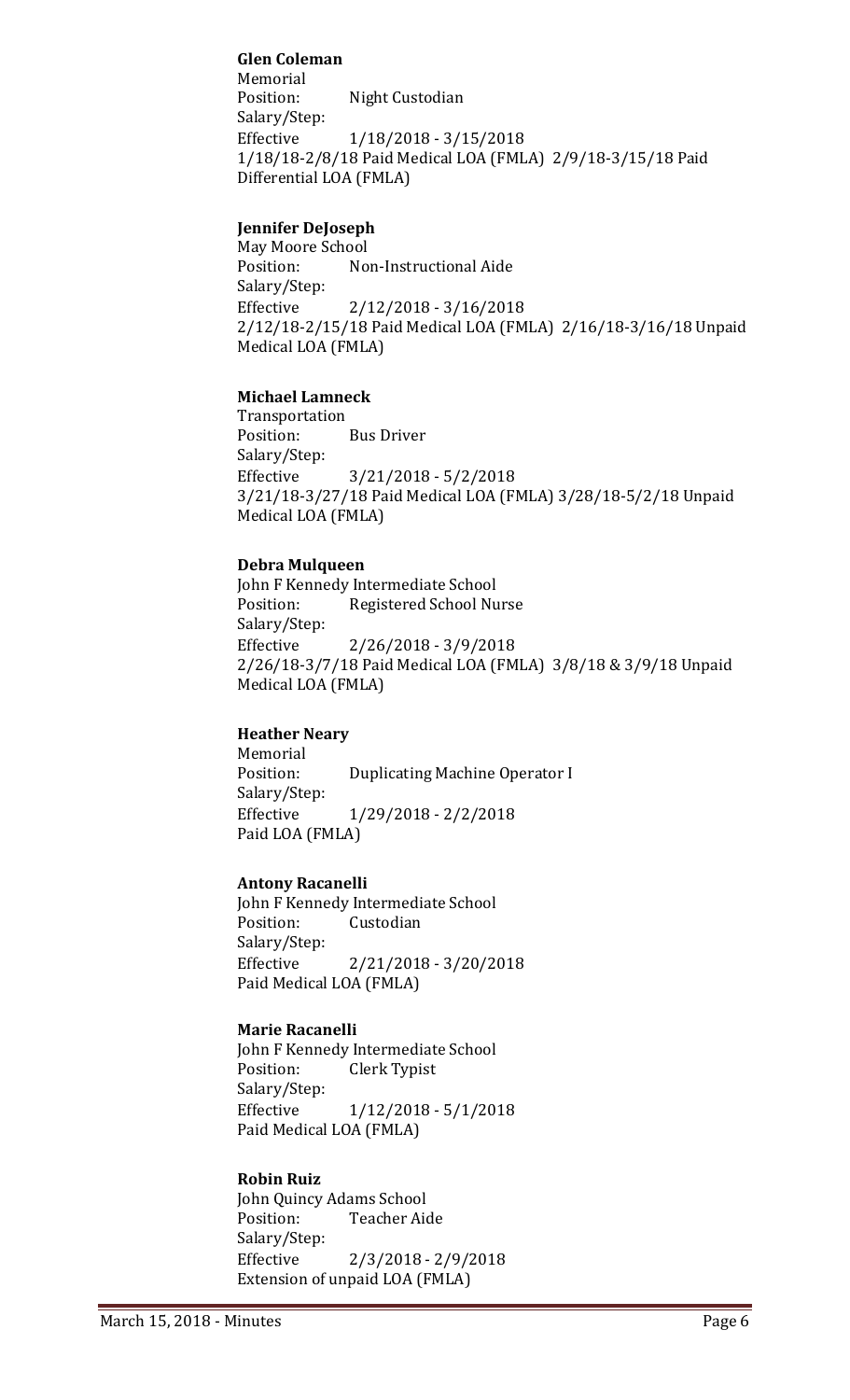#### **Mirna Santiago**

Transportation **Bus Driver** Salary/Step:<br>Effective Effective 1/20/2018 - 2/13/2018 CHANGE OF DATES: Returned early

#### **Bunnie Smith**

Transportation<br>Position: **Bus Driver** Salary/Step:<br>Effective  $2/8/2018 - 3/12/2018$ 2/8/18-2/12/18 Paid Medical LOA (WC) 2/13/18-3/12/18 Unpaid Medical LOA (WC)

#### **John Warner**

Transportation<br>Position: **Bus Driver** Salary/Step:  $2/3/2018 - 3/31/2018$ Extension of unpaid LOA (Medical)

# **Robert Wilson**

Transportation **Bus Driver** Salary/Step:  $2/3/2018 - 3/1/2018$ Extension of Unpaid LOA (caretaker)

#### **SCHEDULE -- TRN --TRANSFERS (Non-Instructional)**

#### **Cheryl Anderson**

John Quincy Adams School<br>Position: Security Gu **Security Guard** Salary/Step:<br>Effective Effective 2/12/2018 Transfer from HS (6:30 am-2:30pm) to JQA (8:00 am to 4:00)

#### **Justin Giordano**

Deer Park High School<br>Position: Securit **Security Guard** Salary/Step:<br>Effective Effective 2/12/2018 Transfer from JQA (8:00 am-4:00 pm) to HS (7:00 am-3:00 pm)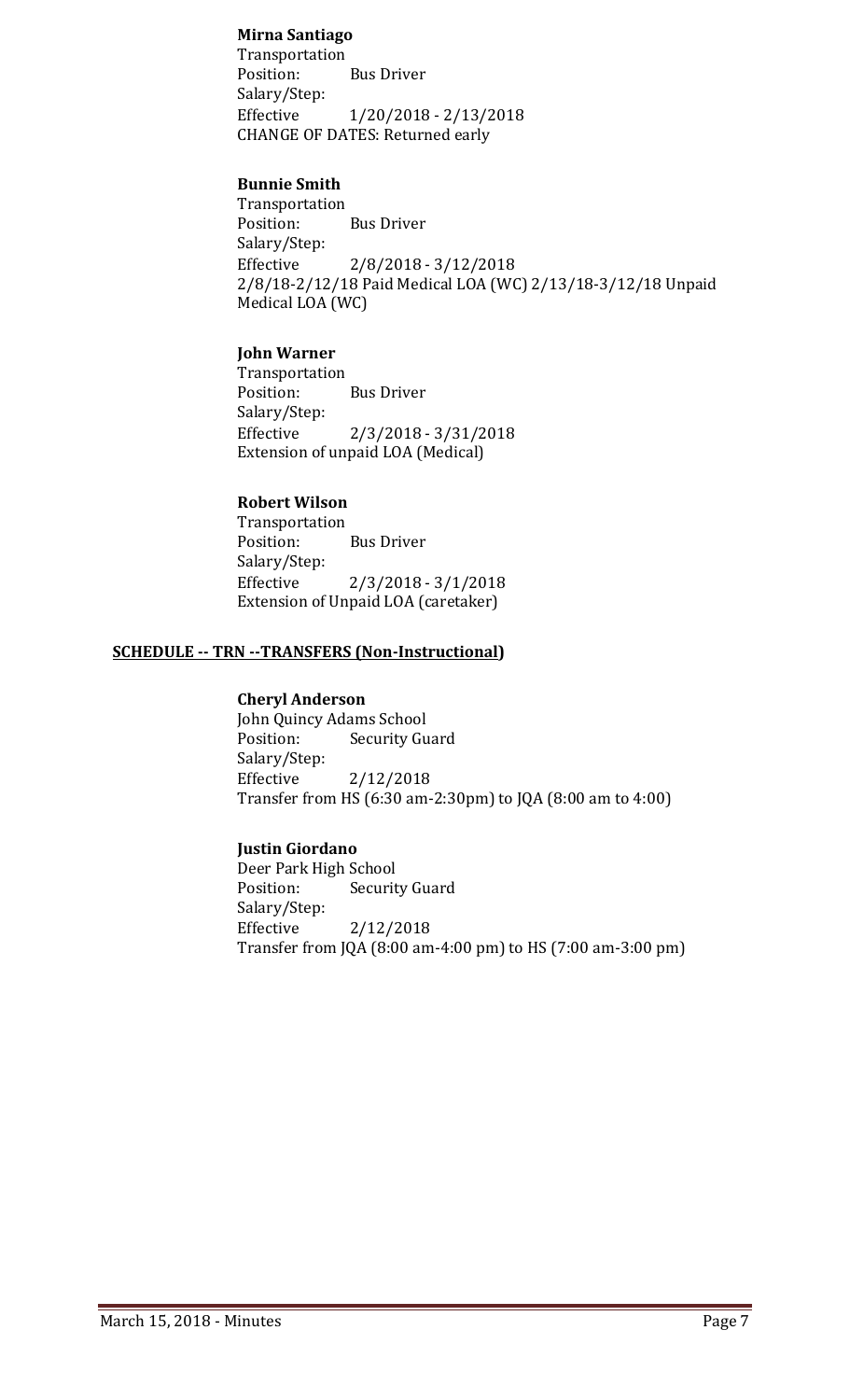# **INSTRUCTIONAL**

#### **SCHEDULE -- CSS --CHANGE OF STATUS / SALARY (Instructional)**

# **James Cummings**

District Office<br>Position: Assistant Superintendent<br>\$186,095 Salary/Step:<br>Effective  $7/1/2017 - 6/30/2018$ Salary increase retroactive to July 1, 2017

#### **Eva Demyen**

District Office Superintendent<br>\$229,040 Salary/Step:<br>Effective Effective 7/1/2017 - 6/30/2018 Salary increase retroactive to July 1, 2017

#### **Dominick Fontana**

Deer Park High School<br>Position: District District Administrator for Athletics, Physical Education, Health & Recreation<br>Salary/Step: \$157,000 Salary/Step:<br>Effective  $7/1/2017 - 6/30/2018$ Salary increase retroactive to July 1, 2017

#### **Marguerite Jimenez**

District Office<br>Position: Assistant Superintendent<br>\$189,162.50 Salary/Step:<br>Effective  $7/1/2017 - 6/30/2018$ Salary increase retroactive to July 1, 2017

#### **Kathy Ugalde**

Robert Frost Middle School<br>Position: Leave Repla Leave Replacement Special Education Teacher \$36,299.16 Salary/Step:<br>Effective  $1/4/2018 - 6/30/2018$ CORRECTION OF PRORATED SALARY

#### **SCHEDULE -- LR --LONG TERM SUBSTITUTE / LEAVE REPLACEMENT (LR) APPOINTMENTS (Instructional)**

#### **Maria Gomez**

Deer Park High School Position: .6 Leave Replacement Spanish Teacher<br>Salary/Step: .6 .6 .6 .524 MA/Step 1 \$61,524 MA/Step 1 Effective 1/26/2018 - 6/30/2018 Salary prorated at \$19,195.49 This position is in addition to her .4 parttime position. (Nola)

#### **Tanya Montero**

Deer Park High School<br>Position: 4 Leav Position: .4 Leave Replacement Spanish Teacher<br>Salary/Step: \$56,285 BA/Step 1 \$56,285 BA/Step 1 Effective 1/26/2018 - 6/30/2018 Salary prorated at \$11,707 (Nola)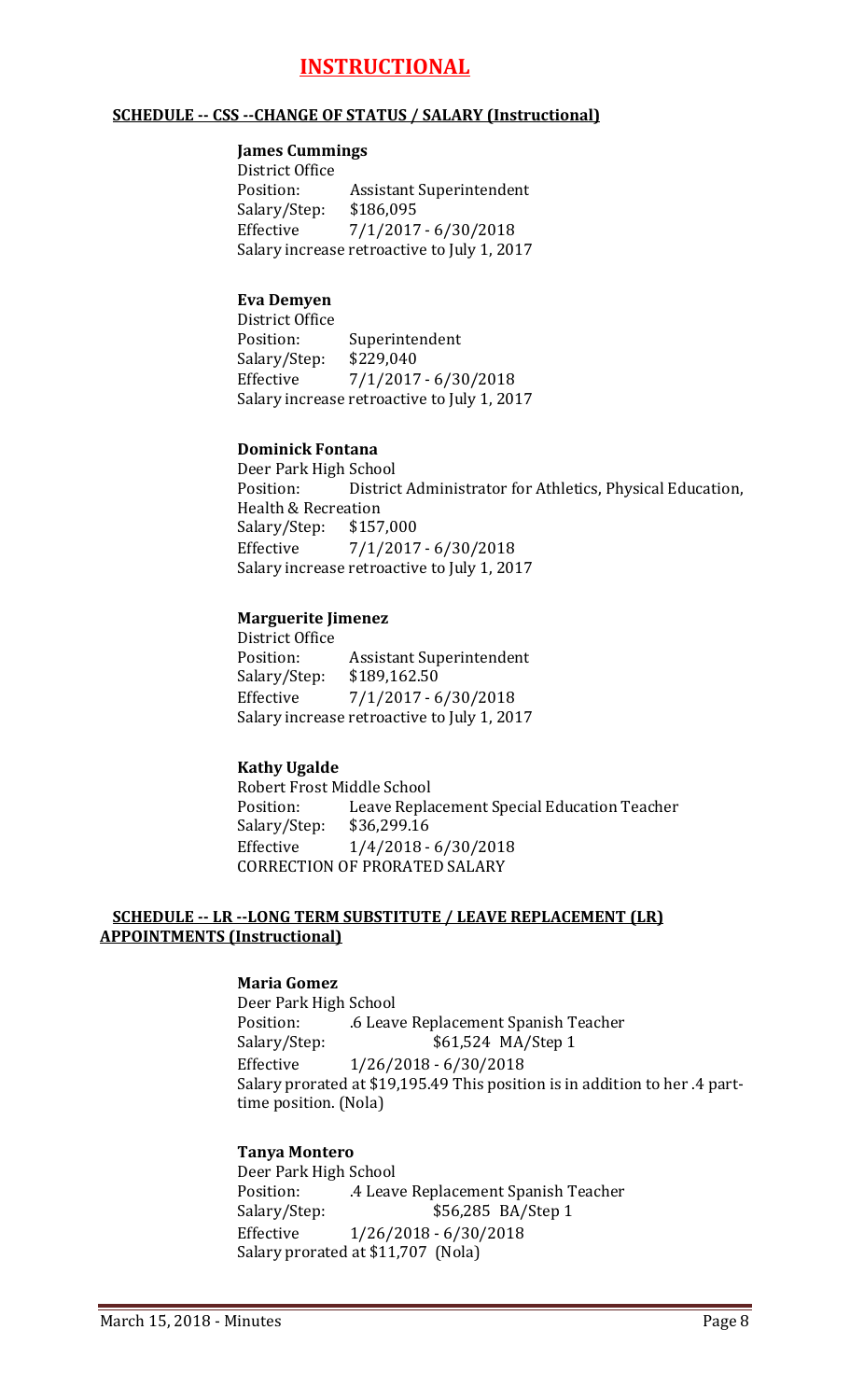**Suzanne Vella** Robert Frost Middle School<br>Position: 9 Special Eq Position: .9 Special Education Leave Replacement Teacher \$61,524 MA/Step 1 Effective 3/12/2018 - 6/30/2018 Salary prorated at \$19,103 (Troffa)

#### **SCHEDULE -- NAS --ADMINSTRATIVE / SUPERVISORY APPOINTMENTS (Instructional)**

**Alison Branca** District Wide Probationary Curriculum Associate for Science & Technology 7-12<br>Salary/Step: \$110,000 Salary/Step: Effective 7/1/2018 - 6/30/2022

\*Except to the extent required by the applicable provisions of Education Law 2509, 2573, 3212 and 3014, in order to be granted tenure the classroom teacher or building administrator shall have received composite or overall annual professional performance review ratings pursuant to Education Law 3012-c and/or 3012-d of either effective or highly effective in at least three (3) of the four (4) preceding years and if the classroom teacher or administrator receives an ineffective composite or overall rating in the final year of the probationary period he or she shall not be eligible for tenure at that time.

#### **SCHEDULE -- NPS --PER DIEM SUBSTITUTES (Instructional)**

#### **Elizabeth Casuccio**

District Wide Per-Diem Substitute Teacher<br>\$110/day Salary/Step:<br>Effective Effective 1/31/2018 Certification: Visual Arts

#### **Brian Frey**

District Wide Per-Diem Substitute Teacher<br>\$110/day Salary/Step:<br>Effective  $2/26/2018 - 4/30/2018$ Certification: Physical Education

#### **Donna McCrory**

District Wide Per-Diem Substitute Teacher<br>\$110/day Salary/Step: Effective 2/26/2018 - 4/30/2018 Certification: Special Education B-2

#### **SCHEDULE -- NS --PERMANENT SUBSTITUTES (Instructional)**

#### **Justin Leitch**

Deer Park High School<br>Position: Permai Permanent Substitute Teacher<br>\$125/day Salary/Step:<br>Effective  $3/6/2018 - 6/30/2018$ Certification: Social Studies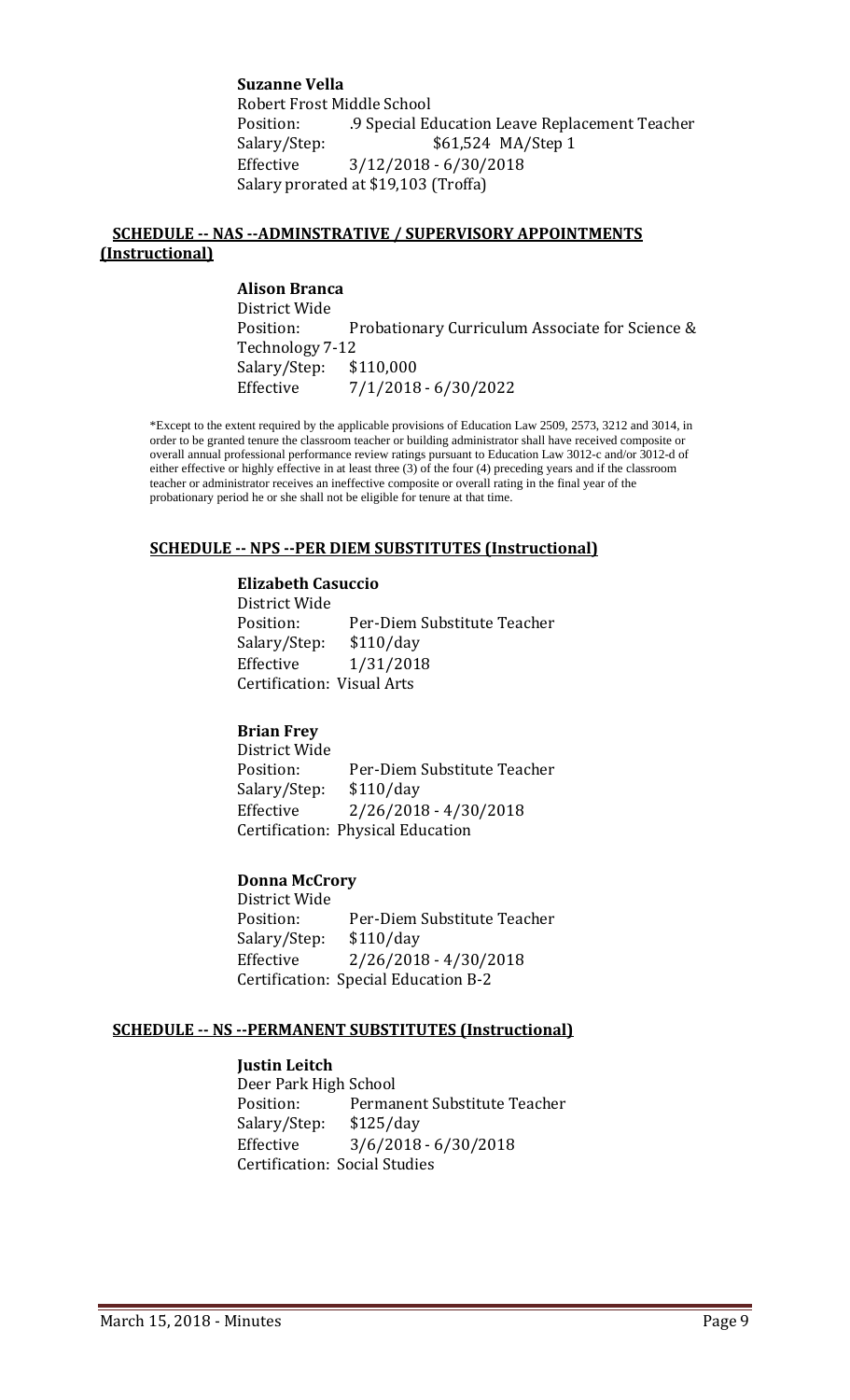#### **Sara Meyerback**

John F Kennedy Intermediate School<br>Position: Permanent Substitute Permanent Substitute Teacher<br>\$125/day Salary/Step:<br>Effective  $2/12/2018 - 6/30/2018$ Certification: Visual Arts

#### **Tanya Montero**

Deer Park High School .6 Permanent Substitute Teacher<br>\$125/day Salary/Step:<br>Effective Effective 1/26/2018 - 6/30/2018 Salary prorated at \$75/day

#### **Ronald Rudaitis**

John Quincy Adams School<br>Position: Permanent Permanent Substitute Teacher<br>\$125/day Salary/Step:<br>Effective  $2/26/2018 - 6/30/2018$ 

#### **Suzanne Vella**

Robert Frost Middle School .1 Permanent Substitute Teacher<br>\$125/day Salary/Step:<br>Effective  $3/12/2018 - 6/30/2018$ Salary prorated at \$12.50/day

#### **SCHEDULE -- O --RESIGNATIONS / RETIREMENTS / REMOVALS / TERMINATIONS (Instructional)**

#### **Maria Adams**

Deer Park High School<br>Position: Science Science Teacher Salary/Step:<br>Effective Effective 6/30/2018 Resignation for the purpose of RETIREMENT. No outstanding obligation to the district.

#### **Pamela Attonito**

John F Kennedy Intermediate School<br>Position: Elementary Teacher **Elementary Teacher** Salary/Step: Effective 6/30/2018 Resignation for the purpose of RETIREMENT. No outstanding obligation to the district.

#### **Barbara Charity**

Deer Park High School<br>Position: School School Social Worker Salary/Step:  $6/30/2018$ Resignation for the purpose of RETIREMENT. No outstanding obligation to the district.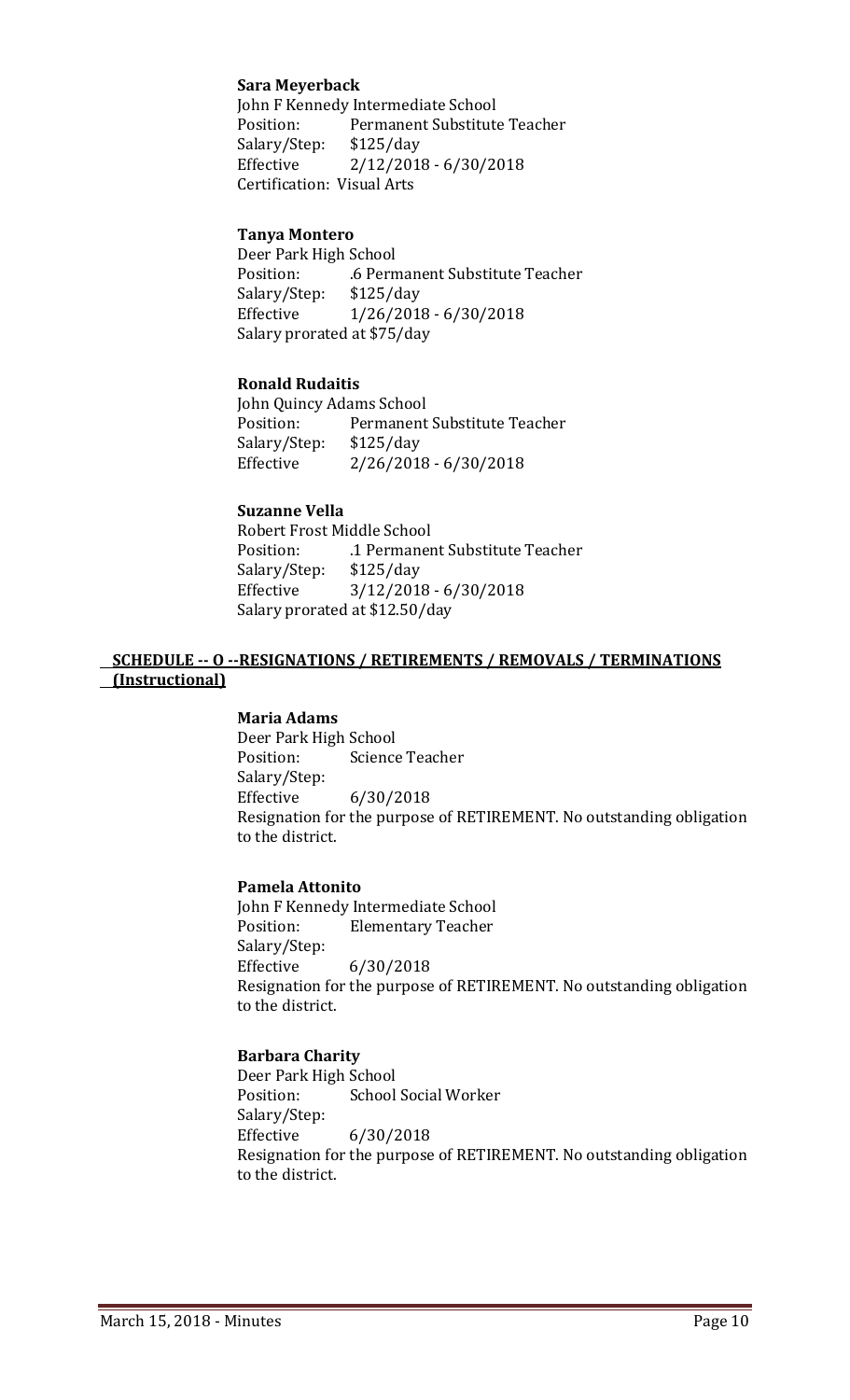# **Emily Chernakoff**

Robert Frost Middle School<br>Position: Permanent Permanent Substitute Teacher Salary/Step: Effective 3/2/2018 Resignation. No outstanding obligation to the district.

#### **Gary Duprez**

Robert Frost Middle School<br>Position: Technology Technology Teacher Salary/Step: Effective 6/30/2018 Resignation for the purpose of RETIREMENT. No outstanding obligation to the district.

#### **James Gerdes**

John Quincy Adams School<br>Position: Permanent Permanent Substitute Teacher Salary/Step:<br>Effective  $2/6/2018$ Resignation. No outstanding obligation to the district.

#### **Kosisochukwa Ikwuazom**

Deer Park High School<br>Position: Teachi **Teaching Assistant** Salary/Step: Effective 2/6/2018 Resignation. No outstanding obligation to the district.

#### **David Kessler**

Deer Park High School<br>Position: Psycho Psychologist Salary/Step:<br>Effective Effective 6/30/2018 Resignation for the purpose of RETIREMENT. No outstanding obligation to the district.

#### **David Knuffke**

Deer Park High School<br>Position: Curricu Curriculum Associate for Science & Technology Salary/Step:<br>Effective  $6/30/2018$ CHANGE of RESIGNATION DATE from 7/1/18 to 6/30/18

#### **Marie Marck**

John F Kennedy Intermediate School<br>Position: Elementary Teacher **Elementary Teacher** Salary/Step: Effective 6/30/2018 Resignation for the purpose of RETIREMENT. No outstanding obligation to the district.

#### **Michael Munoz**

Deer Park High School<br>Position: Perma Permanent Substitute Teacher Salary/Step: Effective 1/31/2018 Resignation. No outstanding obligation to the district.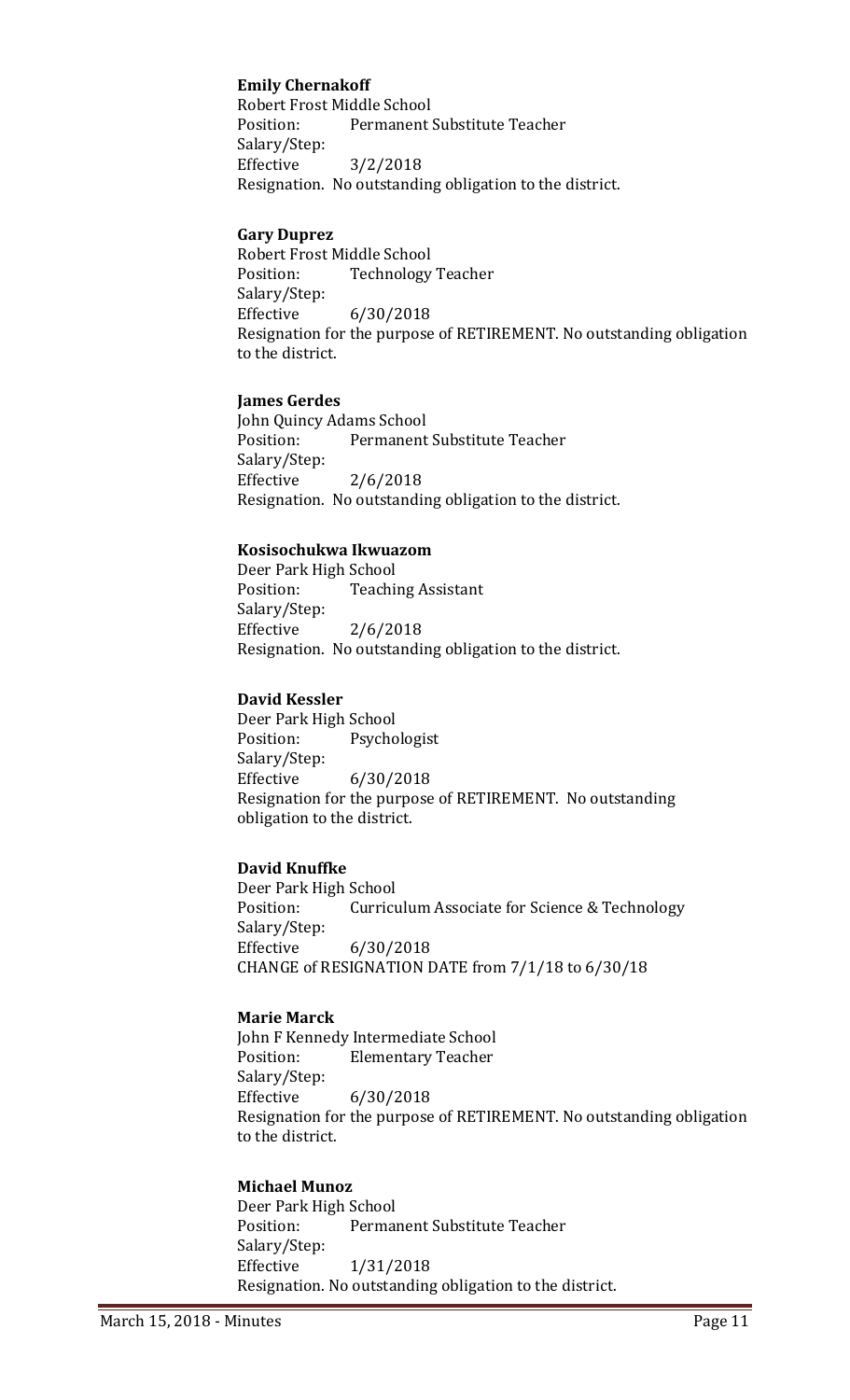#### **JoAnn Romann**

John F Kennedy Intermediate School **Elementary Teacher** Salary/Step: Effective 6/30/2018 Resignation for the purpose of RETIREMENT. No outstanding obligation to the district.

#### **Ashley Rosenberg**

May Moore School<br>Position: EN **ENL Teacher** Salary/Step:<br>Effective  $6/30/2018$ Resignation in order to continue as District Administrator for ENL & World Languages

#### **Ronald Rudaitis**

Deer Park High School<br>Position: Teachi **Teaching Assistant** Salary/Step:<br>Effective  $2/25/2018$ Resignation as T.A. in order to accept position as a Permanent Substitute Teacher

#### **Debra Smith**

John F Kennedy Intermediate School<br>Position: Elementary Reading **Elementary Reading Teacher** Salary/Step:<br>Effective Effective 6/30/2018 Resignation for the purpose of RETIREMENT. No outstanding obligation to the district.

#### **Victoria Wilson**

Robert Frost Middle School<br>Position: English Tea **English Teacher** Salary/Step: Effective 6/30/2018 Resignation for the purpose of RETIREMENT. No outstanding obligation to the district.

#### **SCHEDULE -- Q --LEAVES OF ABSENCE (Instructional)**

#### **Drusilla Bond**

Deer Park High School<br>Position: Teachii **Teaching Assistant** Salary/Step: Effective 2/3/2018 - 2/5/2018 Extension of Paid Medical LOA (FMLA)

#### **Alison Branca**

Deer Park High School<br>Position: Science Science Teacher Salary/Step: Effective 7/1/2018 - 6/30/2019 LOA in order to accept the position of Curriculum Associate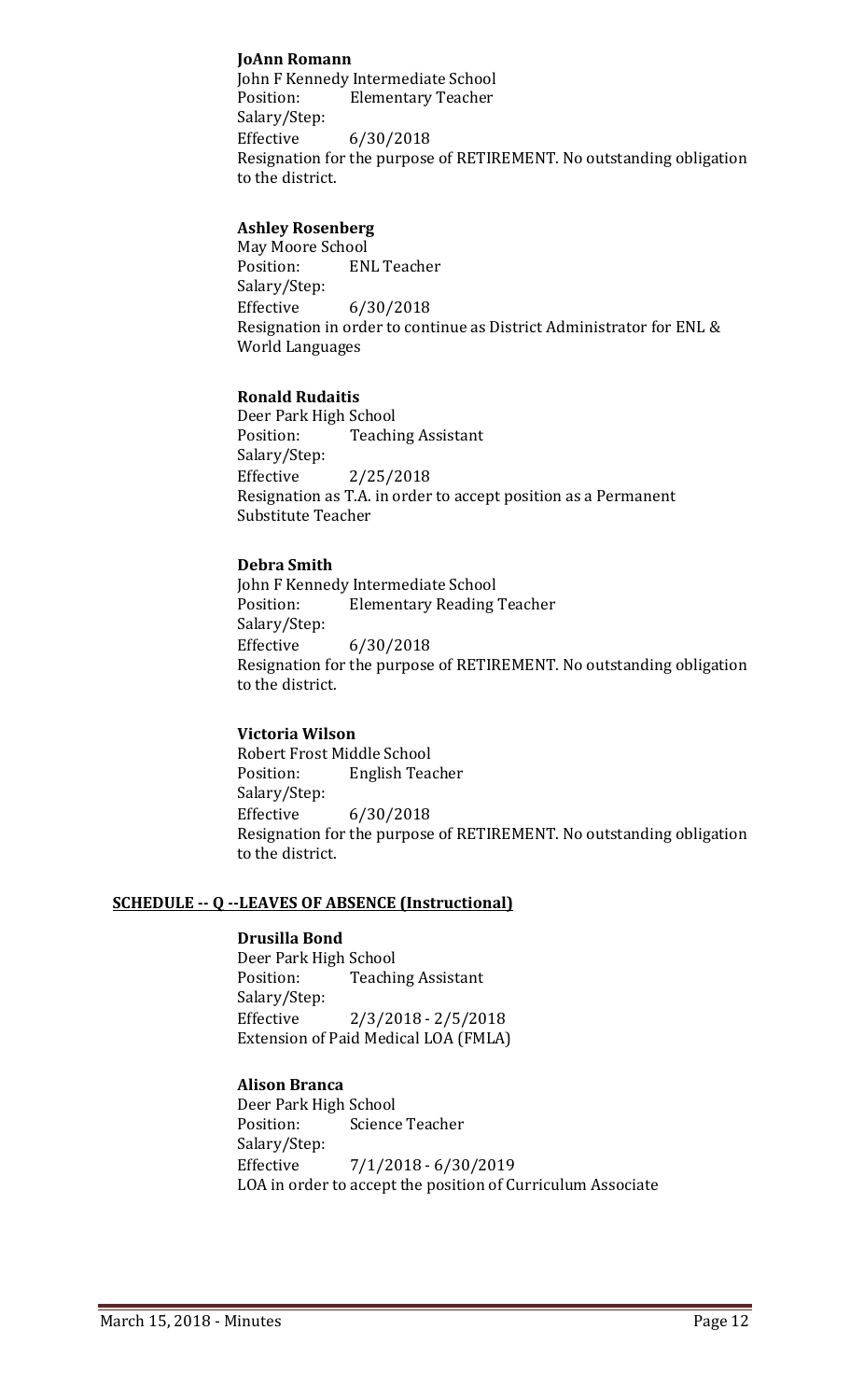#### **Michelle Champlin**

Robert Frost Middle School<br>Position: ENL Teache **ENL Teacher** Salary/Step: Effective 5/16/2018 - 6/30/2018 Paid Maternity LOA (FMLA)

#### **Lorrie Cook**

May Moore School<br>Position: Tea **Teaching Assistant** Salary/Step: Effective 1/29/2018 - 6/30/2018 Intermittent LOA (FMLA)

#### **Michelle Delgiorno**

Deer Park High School<br>Position: Science Science Teacher Salary/Step: Effective 2/14/2018 - 2/16/2018 Paid Medical LOA (FMLA)

#### **Desiree LaCova**

Deer Park High School<br>Position: ELA Te **ELA Teacher** Salary/Step: Effective 4/14/2018 - 4/20/2018 Change of Dates for unpaid end of LOA. Will be returning early.

#### **Thomas Leonick**

John F Kennedy Intermediate School<br>Position: Teaching Assistant **Teaching Assistant** Salary/Step:  $2/6/2018 - 2/16/2018$ 2/6/18-2/13/18 Paid Medical LOA (FMLA) 2/14/18-2/16/18 Unpaid Medical LOA (FMLA)

#### **Christopher LoPiccolo**

Robert Frost Middle School<br>Position: Physical Edi Physical Education Teacher Salary/Step:<br>Effective Effective 1/29/2018 - 2/7/2018 Paid LOA (FMLA)

#### **Laurie Monahan**

St. Cyril **Teaching Assistant** Salary/Step: Effective 1/23/2018 - 1/26/2018 Paid LOA (FMLA)

#### **Jamie Royle**

May Moore School<br>Position: Ele **Elementary Teacher** Salary/Step:<br>Effective Effective 4/9/2018 - 5/18/2018 4/9/18-5/9/18 Paid Maternity LOA (FMLA) 5/10/18-5/18/18 Unpaid Maternity LOA (FMLA)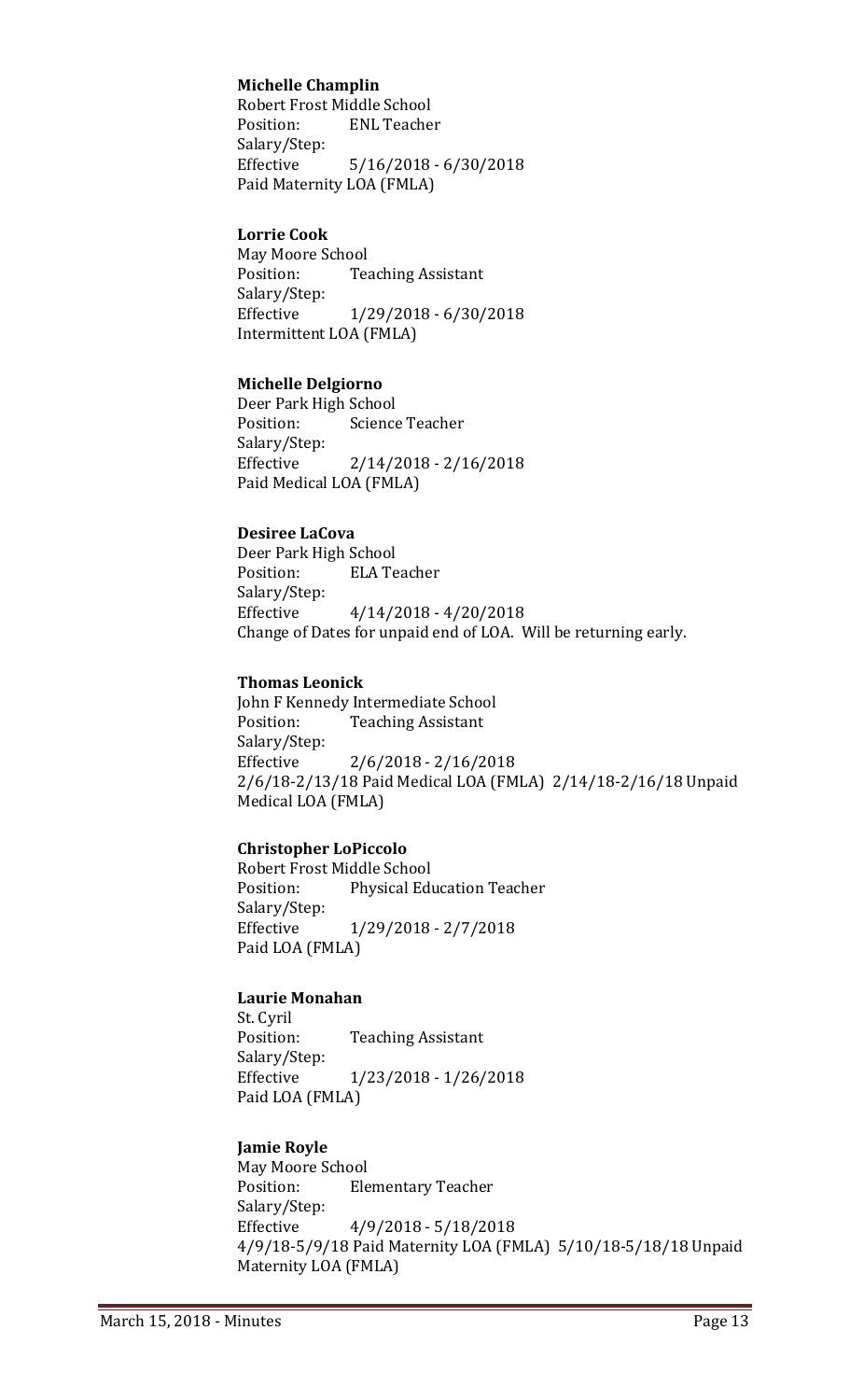# **Donna Tenaglia**

John Quincy Adams School<br>Position: Teaching A **Teaching Assistant** Salary/Step: Effective 3/12/2018 - 3/23/2018 Paid Medical LOA (FMLA)

#### **Kerri Troffa**

Robert Frost Middle School<br>Position: Special Edu **Special Education Teacher** Salary/Step: Effective 1/30/2018 - 6/30/2018 Unpaid LOA (FMLA) 1/30/18-5/4/2018 Unpaid LOA (Medical) 5/5/18-6/30/18

#### **SCHEDULE -- RE --REINSTATEMENT TO FULL TIME (Instructional)**

### **Suzanne Pawluk**

District Wide Position: 1.0 Psychologist<br>Salary/Step: \$87,8 Salary/Step: \$87,833 MA30/Step 15<br>Effective 9/1/2018  $9/1/2018$ Reinstated to FT \$52,699.80 (Code F2250.150.1802) \$35,133.20 (Code 2820.150)

#### **SCHEDULE -- TA --PROBATIONARY TEACHING ASSISTANT (Instructional)**

#### **Michael Cruz**

Robert Frost Middle School<br>Position: Probationar Probationary Teaching Assistant<br>\$28,732 Salary/Step:<br>Effective Effective 2/26/2018 - 2/25/2022 Salary prorated at \$11,924

#### **Catherine Cullen**

Deer Park High School<br>Position: Probat Probationary Teaching Assistant<br>\$28,732 Salary/Step:<br>Effective  $2/26/2018 - 2/25/2022$ Salary prorated at \$11,924

#### **Lizette Stacey Ringel**

Deer Park High School Probationary Teaching Assistant<br>\$28,732 Salary/Step:<br>Effective Effective 2/26/2018 - 2/25/2022 Salary prorated at \$11,924

#### **SCHEDULE -- TR --TRANSFERS (Instructional)**

#### **Helen Annarumma**

John Quincy Adams School<br>Position: Teaching A **Teaching Assistant** Salary/Step: Effective 3/12/2018 Transfer from JFK to JQA due to building needs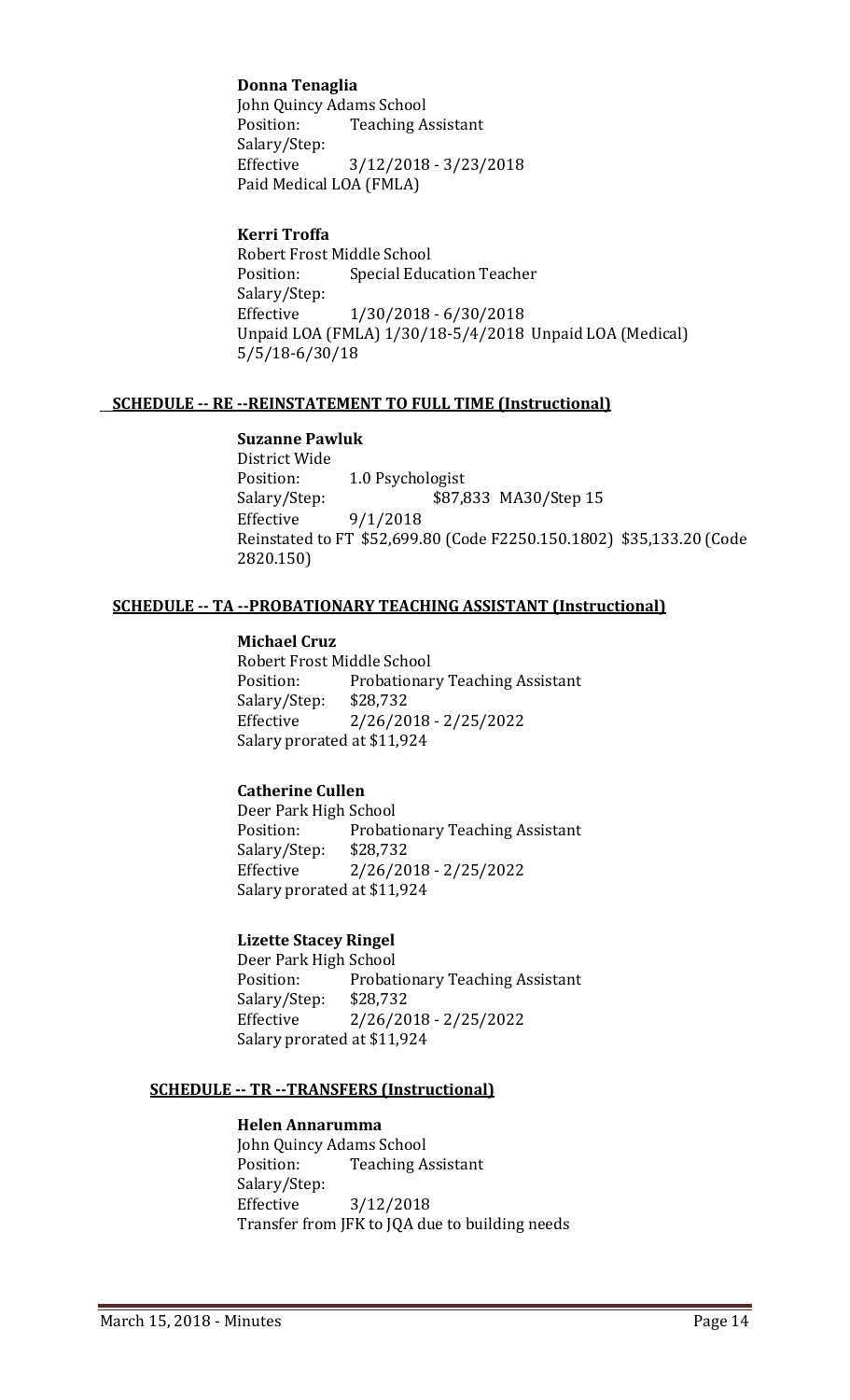**Robin Billings**

John F Kennedy Intermediate School<br>Position: Teaching Assistant **Teaching Assistant** Salary/Step: Effective 3/5/2018 Transfer from JQA to JFK due to building needs

#### **SCHEDULE -- TTPA --TEMPORARY ASSIGNMENT (Instructional)**

#### **Kelly Acevedo**

John F Kennedy Intermediate School<br>Position: Teacher of ELA AIS A Teacher of ELA AIS After School Class<br>\$69.47/hr Salary/Step:<br>Effective  $3/12/2018 - 4/9/2018$ Various days - One hour per day

#### **Kelly Acevedo**

John F Kennedy Intermediate School<br>Position: Math AIS Afterschool Math AIS Afterschool Teacher<br>\$69.47/hr Salary/Step:<br>Effective  $4/10/2018 - 4/30/2018$ Various days - One hour per day

#### **Ryan Argenziano**

Deer Park High School Position: Varsity Head Baseball Coach<br>Salary/Step: \$7,177.83 Salary/Step: \$7,177.83 11 Units/Step 5+<br>Effective 3/5/2018 - 5/18/2018  $3/5/2018 - 5/18/2018$ 

#### **Pam Attonito**

John F Kennedy Intermediate School<br>Position: Teacher of ELA AIS A Teacher of ELA AIS After School Class Salary/Step: \$69.47/hr Effective 3/12/2018 - 4/9/2018 Various days - One hour per day

#### **Pamela Attonito**

John F Kennedy Intermediate School<br>Position: Math AIS Afterschool Math AIS Afterschool Teacher<br>\$69.47/hr Salary/Step: Effective 4/10/2018 - 4/30/2018 Various days - One hour per day

#### **Thomas Brouillard**

Deer Park High School<br>Position: Varsity Position: Varsity Head Boys Spring Track Coach<br>Salary/Step: \$6,851.57 10.5 Units Salary/Step: \$6,851.57 10.5 Units/Step 5+<br>Effective 3/5/2018 - 5/18/2018  $3/5/2018 - 5/18/2018$ 

#### **Heather Buksa**

John F Kennedy Intermediate School<br>Position: Substitute Teacher of Substitute Teacher of ELA AIS After School Class<br>\$69.47/hr Salary/Step:<br>Effective  $3/12/2018 - 4/9/2018$ Various days - One hour per day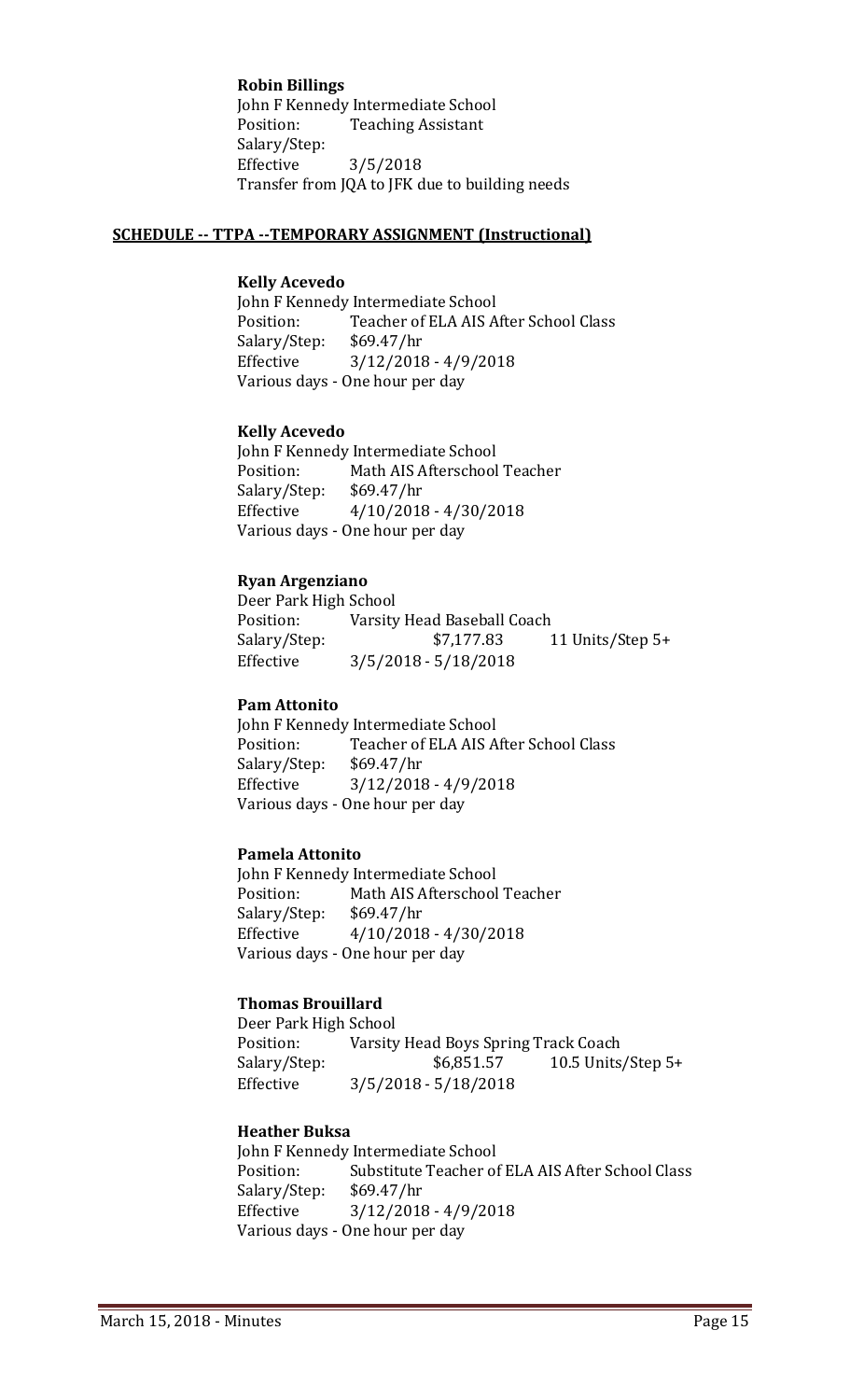#### **Heather Buksa**

John F Kennedy Intermediate School<br>Position: Math AIS Afterschool Math AIS Afterschool Teacher<br>\$69.47/hr Salary/Step: Effective 4/10/2018 - 4/30/2018 Various days - One hour per day

#### **Ann Bullis**

John F Kennedy Intermediate School<br>Position: Teacher of ELA AIS A Teacher of ELA AIS After School Class<br>\$69.47/hr Salary/Step:<br>Effective  $3/12/2018 - 4/9/2018$ Various days - One hour per day

#### **Ann Bullis**

John F Kennedy Intermediate School<br>Position: Math AIS Afterschool Math AIS Afterschool Teacher<br>\$69.47/hr Salary/Step: Effective 4/10/2018 - 4/30/2018 Various days - One hour per day

#### **Michael Capobianco**

John F Kennedy Intermediate School<br>Position: Teacher of ELA AIS A Teacher of ELA AIS After School Class<br>\$69.47/hr Salary/Step: Effective 3/12/2018 - 4/9/2018 Various days - One hour per day

#### **Michael Capobianco**

John F Kennedy Intermediate School<br>Position: Math AIS Afterschool Math AIS Afterschool Teacher<br>\$69.47/hr Salary/Step:<br>Effective  $4/10/2018 - 4/30/2018$ Various days - One hour per day

#### **Leanne Carhart**

Deer Park High School<br>Position: Algebra Algebra 1 Regents Review Teacher<br>\$69.47/hour Salary/Step: Effective 1/8/2018 - 1/19/2018 1 hour per day/2 days per week

#### **Lauren Chipkin**

John F Kennedy Intermediate School<br>Position: Teacher of ELA AIS A Teacher of ELA AIS After School Class<br>\$69.47/hr Salary/Step: Effective 3/12/2018 - 4/9/2018 Various days - One hour per day

#### **Lauren Chipkin**

John F Kennedy Intermediate School<br>Position: Math AIS Afterschool Math AIS Afterschool Teacher<br>\$69.47/hr Salary/Step: Effective 4/10/2018 - 4/30/2018 Various days - One hour per day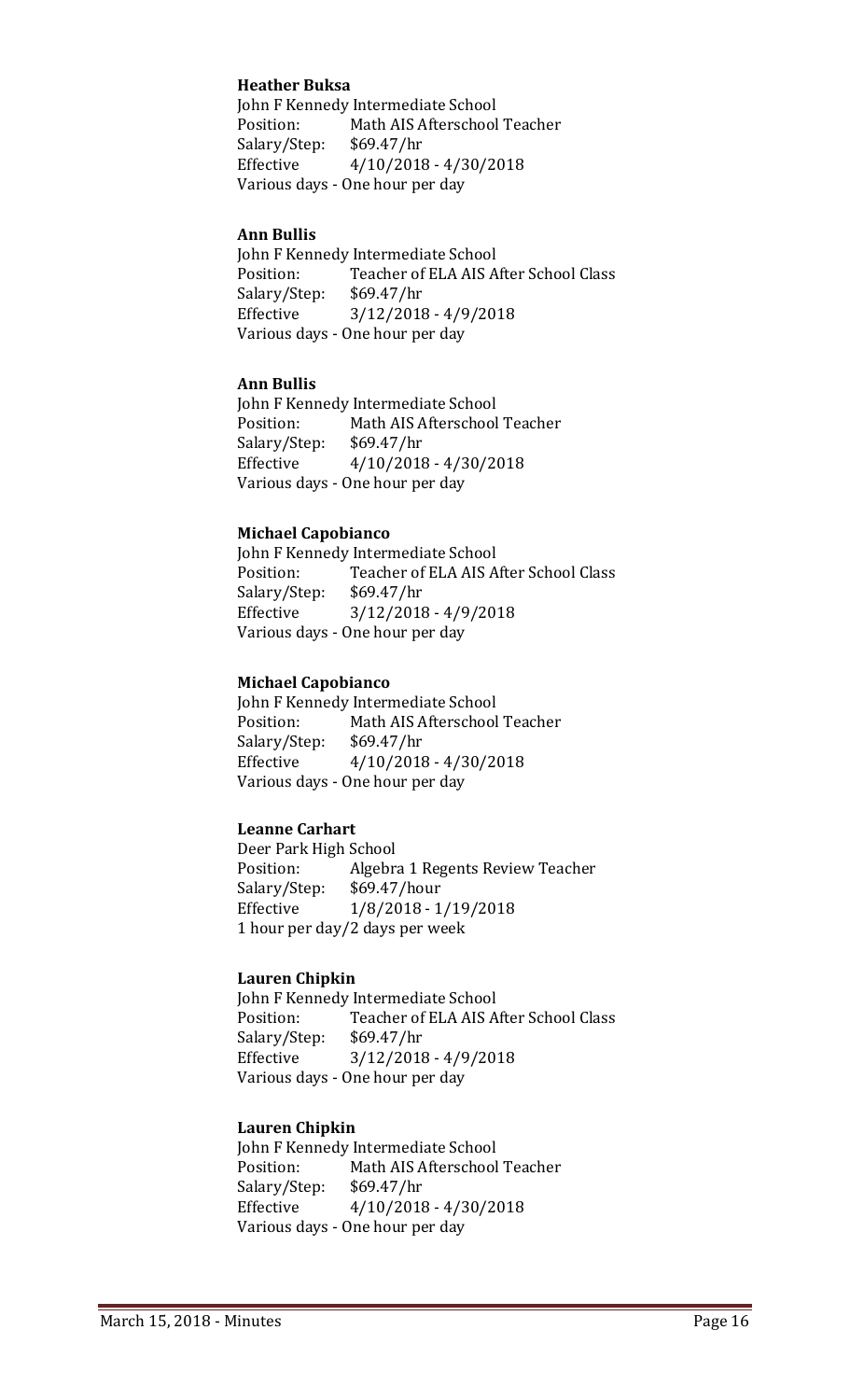# **Anthony Cinquemani**

| Deer Park High School |                            |                   |
|-----------------------|----------------------------|-------------------|
| Position:             | Varity Asst Softball Coach |                   |
| Salary/Step:          | \$5,546.51                 | 8.5 Units/Step 5+ |
| Effective             | $3/5/2018 - 5/18/2018$     |                   |

#### **Cody Ciolino**

Deer Park High School Position: JV Head Boys Lacrosse Coach<br>Salary/Step: \$4,276.95 8 8.5 Units/Step 1 Effective 3/5/2018 - 5/18/2018

#### **Kevin Coga**n

Robert Frost Middle School<br>Position: 7/8th Grade Position: 7/8th Grade Girls Head Spring Track Coach<br>Salary/Step: \$4,567.71 7 Units/Step 5+ 7 Units/Step 5+ Effective 3/26/2018 - 6/9/2018

#### **John Colford**

John F Kennedy Intermediate School<br>Position: Teacher of ELA AIS A Teacher of ELA AIS After School Class<br>\$69.47/hr Salary/Step:<br>Effective  $3/12/2018 - 4/9/2018$ Various days - One hour per day

#### **John Colford**

John F Kennedy Intermediate School<br>Position: Math AIS Afterschool Math AIS Afterschool Teacher<br>\$69.47/hr Salary/Step: Effective 4/10/2018 - 4/30/2018 Various days - One hour per day

#### **Helene Cotter**

John F Kennedy Intermediate School<br>Position: Teacher of ELA AIS A Teacher of ELA AIS After School Class<br>\$69.47/hr Salary/Step: Effective 3/12/2018 - 4/9/2018 Various days - One hour per day

#### **Helene Cotter**

John F Kennedy Intermediate School<br>Position: Math AIS Afterschool Math AIS Afterschool Teacher<br>\$69.47/hr Salary/Step:<br>Effective  $4/10/2018 - 4/30/2018$ Various days - One hour per day

#### **James Curcio**

Deer Park High School<br>Position: Varsity Varsity Asst Boys Lacrosse Coach Salary/Step: \$4,276.95 8.5 Units/Step 2 Effective 3/5/2018 - 5/18/2018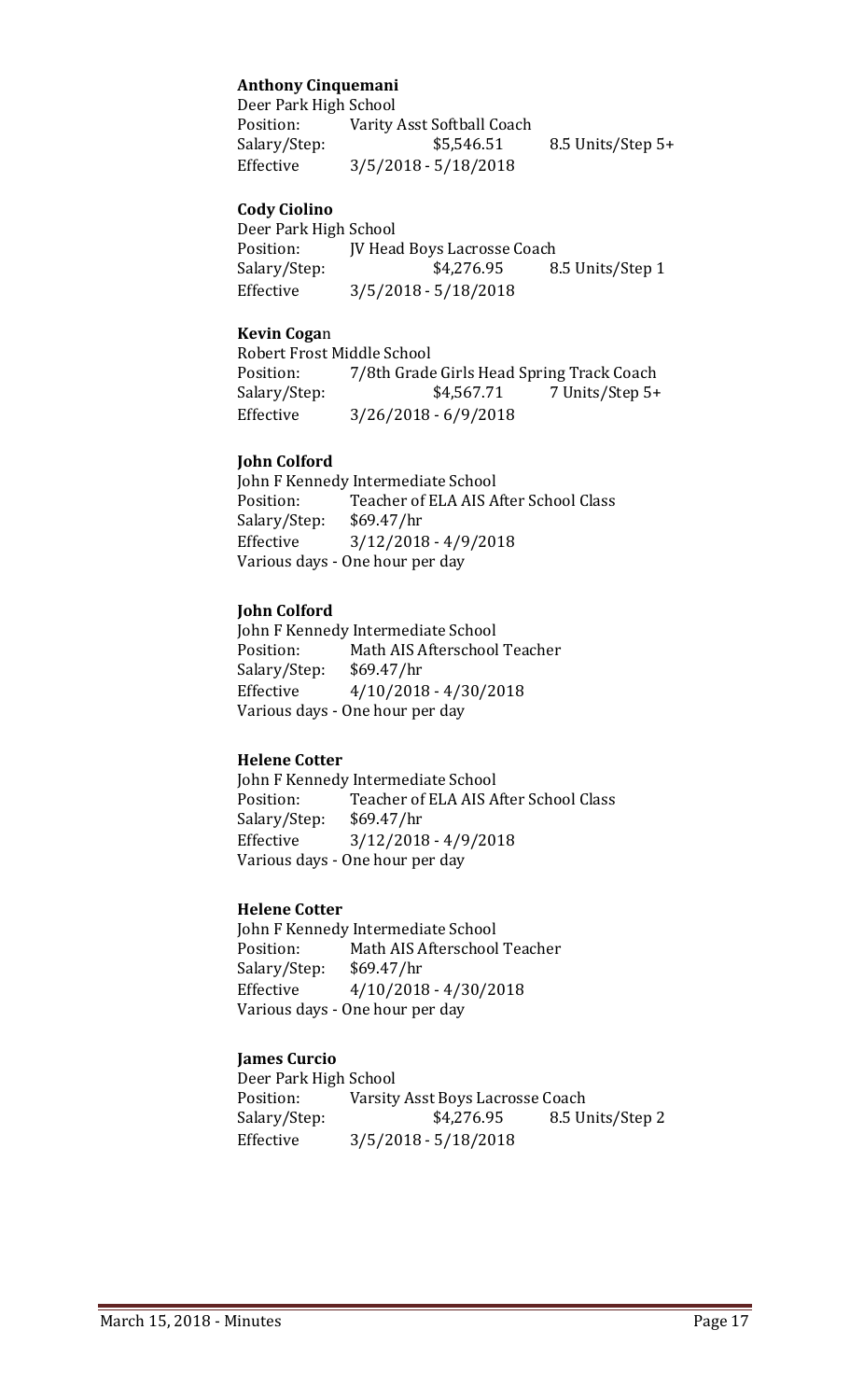#### **Michelle D'Auria**

John F Kennedy Intermediate School<br>Position: Teacher of ELA AIS A Teacher of ELA AIS After School Class<br>\$69.47/hr Salary/Step:<br>Effective Effective 3/12/2018 - 4/9/2018 Various days - One hour per day

#### **Michelle D'Auria**

John F Kennedy Intermediate School<br>Position: Math AIS Afterschool Math AIS Afterschool Teacher<br>\$69.47/hr Salary/Step:<br>Effective  $4/10/2018 - 4/30/2018$ Various days - One hour per day

#### **Marie Finley**

John F Kennedy Intermediate School<br>Position: Teacher of ELA AIS A Teacher of ELA AIS After School Class<br>\$69.47/hr Salary/Step:<br>Effective  $3/12/2018 - 4/9/2018$ Various days - One hour per day

#### **Marie Finley**

John F Kennedy Intermediate School<br>Position: Math AIS Afterschool Math AIS Afterschool Teacher<br>\$69.47/hr Salary/Step: Effective 4/10/2018 - 4/30/2018 Various days - One hour per day

#### **Paolo Fiore**

Deer Park High School<br>Position: Varsity Position: Varsity Asst Head Boys Spring Track Coach<br>Salary/Step: \$4,276.95 8.5 Units/Step Salary/Step: \$4,276.95 8.5 Units/Step 1<br>Effective 3/5/2018 - 5/18/2018 Effective 3/5/2018 - 5/18/2018

#### **Thomas Fitzmaurice**

John F Kennedy Intermediate School<br>Position: Teacher of ELA AIS A Teacher of ELA AIS After School Class<br>\$69.47/hr Salary/Step: Effective 3/12/2018 - 4/9/2018 Various days - One hour per day

#### **Thomas Fitzmaurice**

John F Kennedy Intermediate School<br>Position: Math AIS Afterschool Math AIS Afterschool Teacher<br>\$69.47/hr Salary/Step:<br>Effective  $4/10/2018 - 4/30/2018$ Various days - One hour per day

# **Michael Gennaro**

Deer Park High School<br>Position: [V Head Position: JV Head Baseball Coach<br>Salary/Step: \$5,546.51 8.5 Units/Step 5+ Effective 3/5/2018 - 5/18/2018

#### **John Heeg**

Robert Frost Middle School<br>Position: 7/8th Grade Position: 7/8th Grade Boys Head Spring Track Coach<br>Salary/Step: \$4,567.71 7 Units/Step 5+ 7 Units/Step 5+ Effective 3/26/2018 - 6/9/2018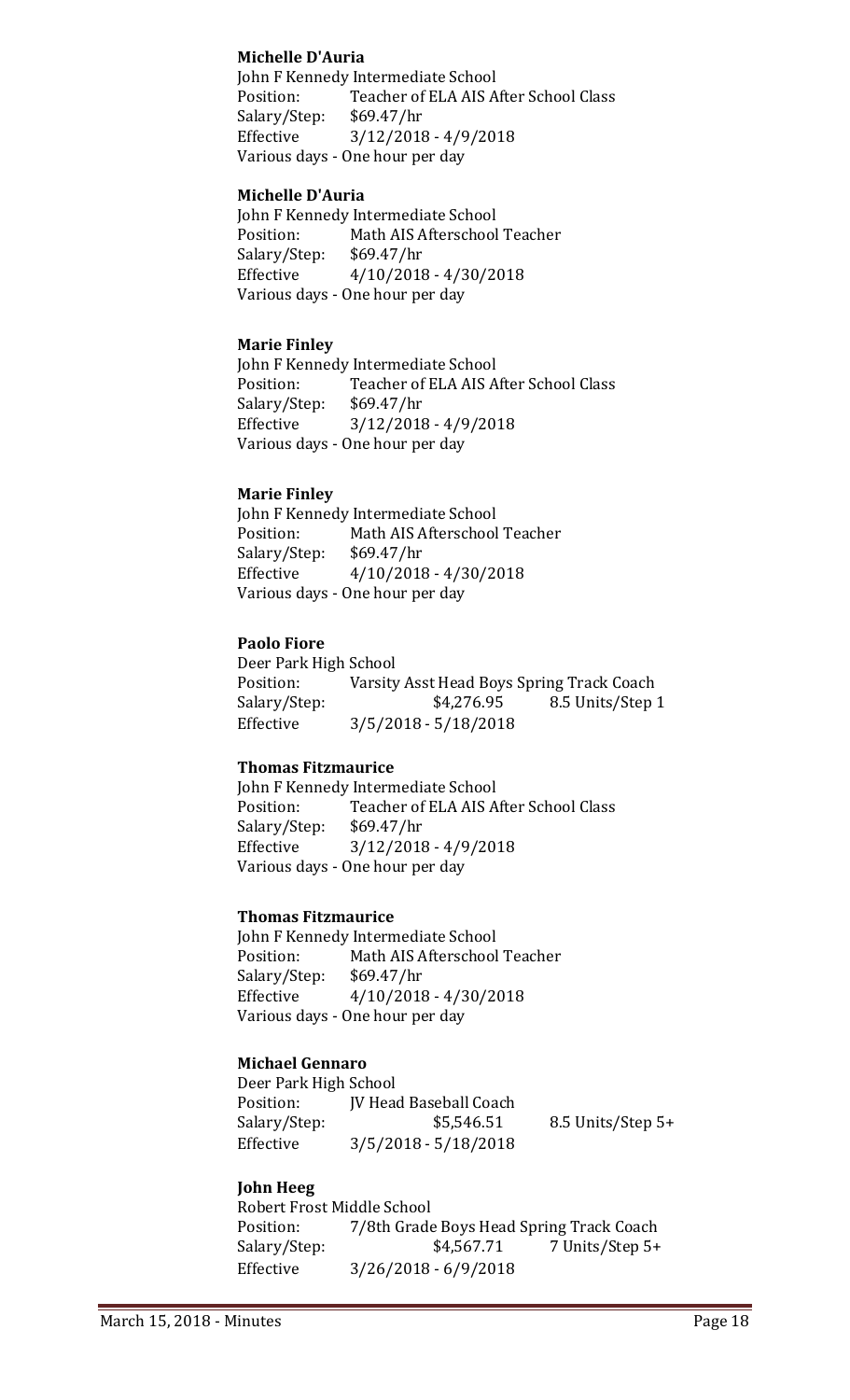#### **Dan Higgins**

Robert Frost Middle School<br>Position: 7/8th Grade Position: 7/8th Grade Girls Head Lacrosse Coach<br>Salary/Step: \$4,567.71 7 Units/Ste 7 Units/Step 5+ Effective 3/26/2018 - 6/9/2018

#### **Brittany Hohwald**

Deer Park High School<br>Position: Varsity Position: Varsity Asst Girls Lacrosse Coach<br>Salary/Step: \$4,025.36 8 Uni 8 Units/Step 4 Effective 3/5/2018 - 5/18/2018

#### **Tricia Hurlbert**

John F Kennedy Intermediate School<br>Position: Teacher of ELA AIS A Teacher of ELA AIS After School Class<br>\$69.47/hr Salary/Step:<br>Effective  $3/12/2018 - 4/9/2018$ Various days - One hour per day

#### **Tricia Hurlbert**

John F Kennedy Intermediate School<br>Position: Math AIS Afterschool Math AIS Afterschool Teacher<br>\$69.47/hr Salary/Step: Effective 4/10/2018 - 4/30/2018 Various days - One hour per day

#### **Jillian Jacinth**

Robert Frost Middle School<br>Position: 7/8th Grade Position: 7/8th Grade B&G Asst Swim Coach<br>Salary/Step: \$2,515.85 5 Units 5 Units/Step 1 Effective 3/26/2018 - 6/9/2018

#### **Caryn Kaplan**

Deer Park High School Position: JV Head Boys Tennis Coach<br>Salary/Step: \$5,220.24 8 Units/Step 5+ Effective 3/5/2018 - 5/18/2018

#### **Patricia Katz**

John F Kennedy Intermediate School<br>Position: Teacher of ELA AIS A Teacher of ELA AIS After School Class<br>\$69.47/hr Salary/Step:<br>Effective  $3/12/2018 - 4/9/2018$ Various days - One hour per day

#### **Lisa Kiernan**

Deer Park High School JV Head Girls Lacrosse Coach Salary/Step: \$4,276.95 8.5 Units/Step 2 Effective 3/5/2018 - 5/18/2018

#### **Ted Kockenmeister**

Robert Frost Middle School<br>Position: 7/8th Grade Position: 7/8th Grade Head Baseball Coach<br>Salary/Step: \$4,567.71 7 Unit 7 Units/Step 5+ Effective 3/26/2018 - 6/9/2018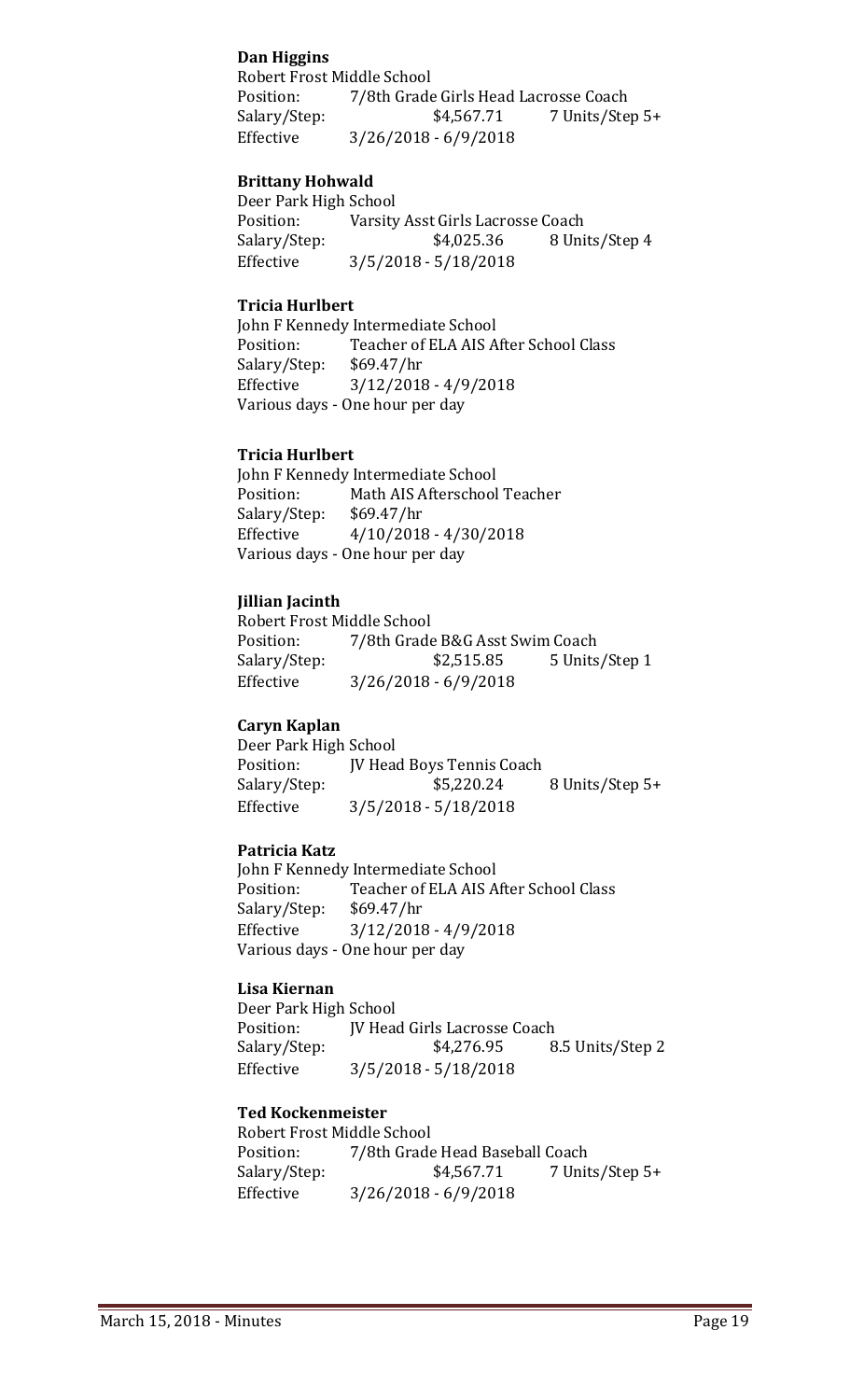#### **Lisa Leichert**

John F Kennedy Intermediate School<br>Position: Teacher of ELA AIS A Teacher of ELA AIS After School Class<br>\$69.47/hr Salary/Step:<br>Effective Effective 3/12/2018 - 4/9/2018 Various days - One hour per day

#### **Chris LoPiccolo**

Deer Park High School<br>Position: Varsity Position: Varsity Asst Head Baseball Coach<br>Salary/Step: \$5,546.51 8.5 U 8.5 Units/Step 5+ Effective 3/5/2018 - 5/18/2018

#### **Kathy Manning**

John F Kennedy Intermediate School<br>Position: Teacher of ELA AIS A Teacher of ELA AIS After School Class<br>\$69.47/hr Salary/Step: Effective 3/12/2018 - 4/9/2018 Various days - One hour per day

#### **Kathy Manning**

John F Kennedy Intermediate School<br>Position: Math AIS Afterschool Math AIS Afterschool Teacher<br>\$69.47/hr Salary/Step:<br>Effective  $4/10/2018 - 4/30/2018$ Various days - One hour per day

#### **Marie Marck**

John F Kennedy Intermediate School<br>Position: Teacher of ELA AIS A Teacher of ELA AIS After School Class<br>\$69.47/hr Salary/Step:<br>Effective  $3/12/2018 - 4/9/2018$ Various days - One hour per day

#### **Marie Marck**

John F Kennedy Intermediate School<br>Position: Math AIS Afterschool Math AIS Afterschool Teacher<br>\$69.47/hr Salary/Step: Effective 4/10/2018 - 4/30/2018 Various days - One hour per day

#### **Kevin Marner**

Deer Park High School<br>Position: Varsity Position: Varsity Asst Girls Spring Track Coach<br>Salary/Step: \$5,546.51 8.5 Units 8.5 Units/Step 5+ Effective 3/5/2018 - 5/18/2018

#### **John McCaffrey**

Deer Park High School<br>Position: Varsity Position: Varsity Head Softball Coach<br>Salary/Step: \$7,177.83 11 Units/Step 5+ Effective 3/5/2018 - 5/18/2018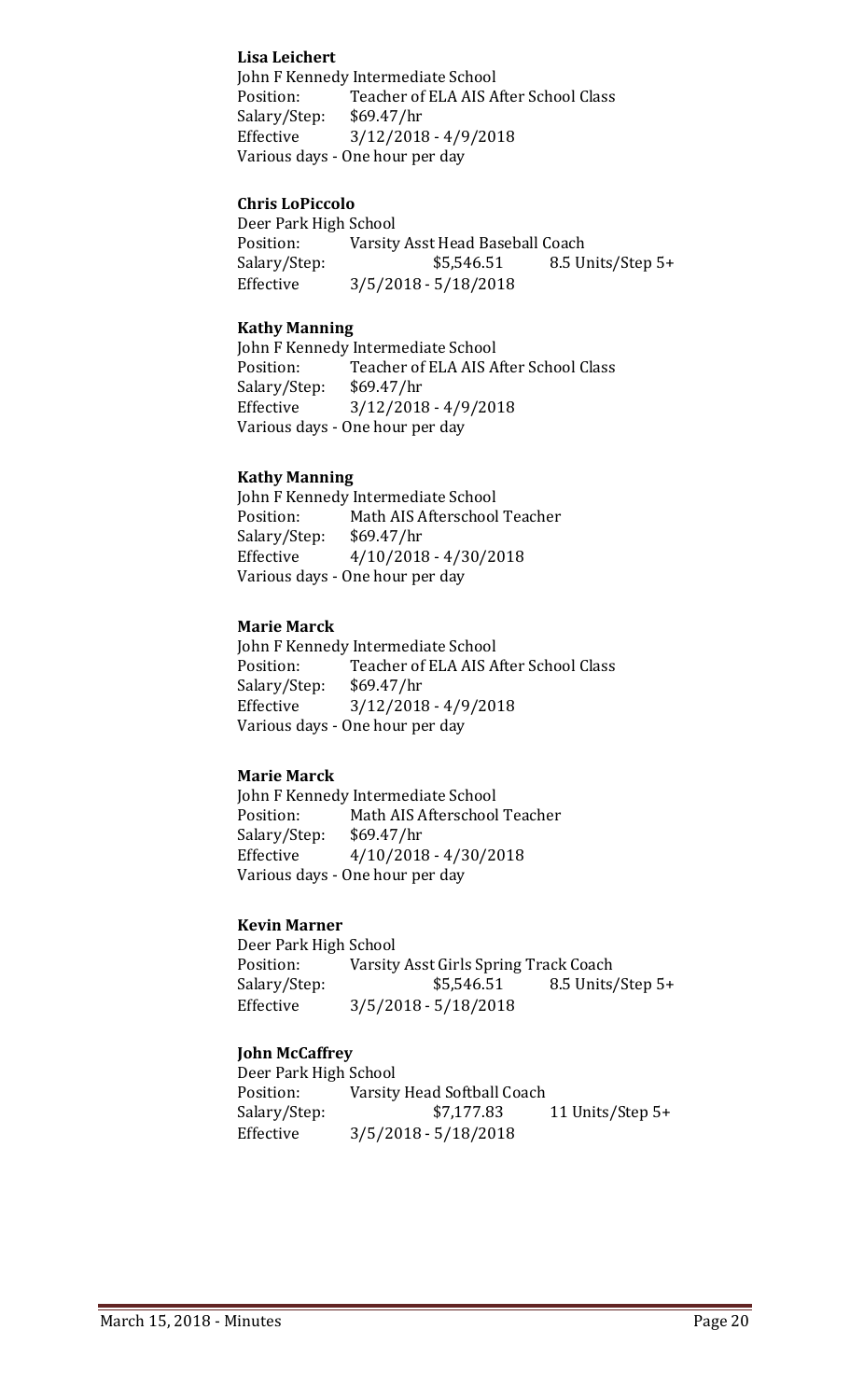### **Michael McLaughlin**

Deer Park High School<br>Position: Varsity Position: Varsity Head Boys Lacrosse Coach<br>Salary/Step: \$7,177.83 11 Uni 11 Units/Step  $5+$ Effective 3/5/2018 - 5/18/2018

#### **Alex Mesimeris**

Deer Park High School<br>Position: Varsity Position: Varsity Head Girls Golf Coach<br>Salary/Step: \$5,872.77 9 9 Units/Step 5+ Effective 3/5/2018 - 5/18/2018

#### **Christine Musachio**

John F Kennedy Intermediate School<br>Position: Teacher of ELA AIS A Teacher of ELA AIS After School Class<br>\$69.47/hr Salary/Step: Effective 3/12/2018 - 4/9/2018 Various days - One hour per day

#### **James Petti**

Deer Park High School<br>Position: Varsity Position: Varsity Head Girls Spring Track Coach<br>Salary/Step: \$6,851.57 10.5 units 10.5 units/Step  $5+$ Effective 3/5/2018 - 5/18/2018

#### **Ann Marie Ponzio**

John F Kennedy Intermediate School<br>Position: Teacher of ELA AIS A Teacher of ELA AIS After School Class<br>\$69.47/hr Salary/Step: Effective 3/12/2018 - 4/9/2018 Various days - One hour per day

#### **Ann Marie Ponzio**

John F Kennedy Intermediate School<br>Position: Math AIS Afterschool Math AIS Afterschool Teacher<br>\$69.47/hr Salary/Step: Effective 4/10/2018 - 4/30/2018 Various days - One hour per day

#### **Marie Racano**

Deer Park High School<br>Position: [V Head Position: JV Head Softball Coach<br>Salary/Step: \$4,276.95 8.5 Units/Step 3 Effective 3/5/2018 - 5/18/2018

#### **Nina Ragone**

Deer Park High School<br>Position: Varsity Position: Varsity Head Girls Lacrosse Coach<br>Salary/Step: \$7,177.83 11 Un Salary/Step: \$7,177.83 11 Units/Step 5+<br>Effective 3/5/2018 - 5/18/2018  $3/5/2018 - 5/18/2018$ 

#### **Audrey Schulter**

John F Kennedy Intermediate School<br>Position: Teacher of ELA AIS A Teacher of ELA AIS After School Class<br>\$69.47/hr Salary/Step: Effective 3/12/2018 - 4/9/2018 Various days - One hour per day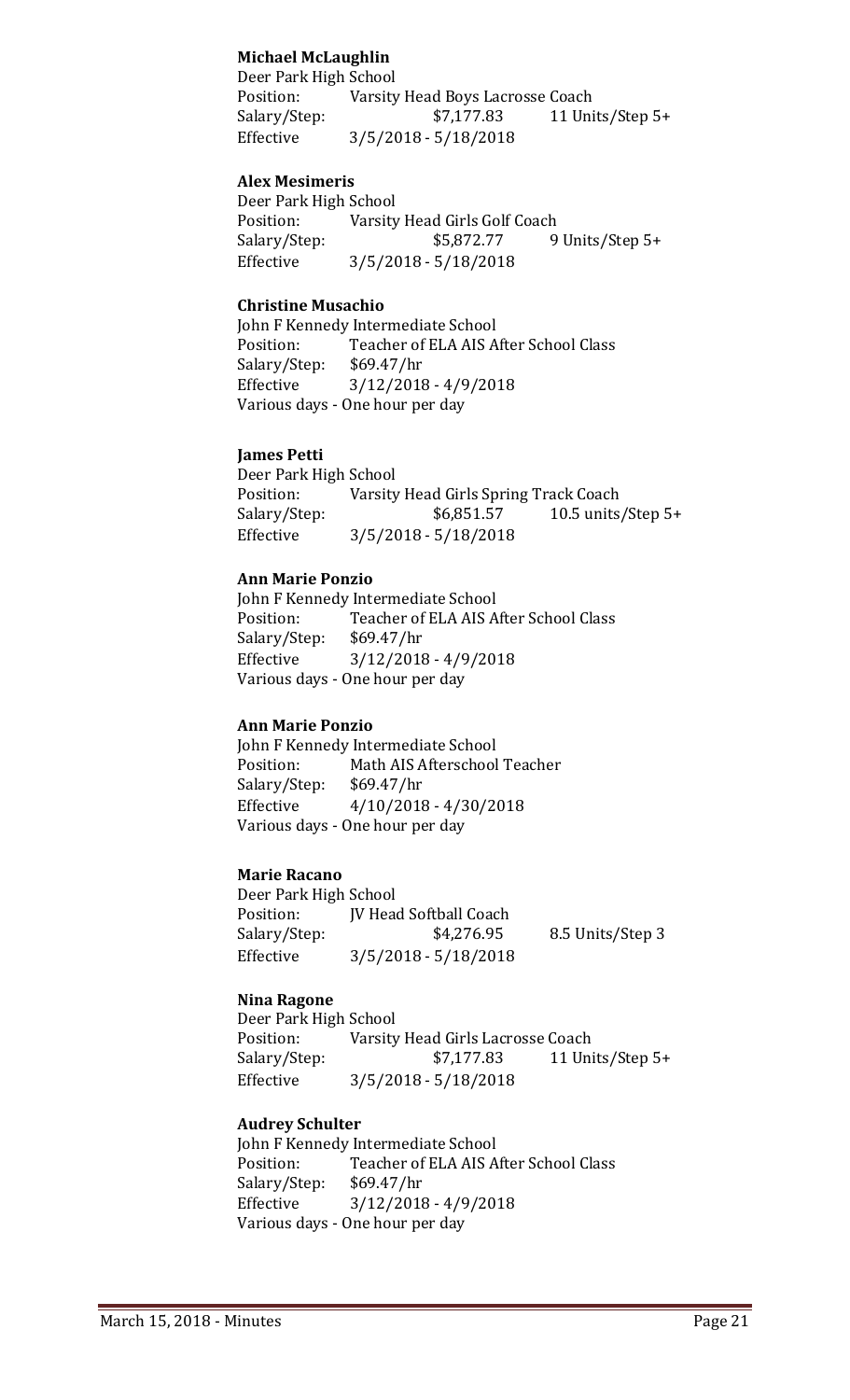#### **Audrey Schulter**

John F Kennedy Intermediate School<br>Position: Math AIS Afterschool Math AIS Afterschool Teacher<br>\$69.47/hr Salary/Step: Effective 4/10/2018 - 4/30/2018 Various days - One hour per day

#### **Keri Schumacher**

Robert Frost Middle School<br>Position: 7/8th Grade Position: 7/8th Grade Head Softball Coach<br>Salary/Step: \$4,567.71 7 Uni Salary/Step: \$4,567.71 7 Units/Step 5+<br>Effective 3/26/2018 - 6/9/2018 Effective 3/26/2018 - 6/9/2018

#### **Debbie Smith**

John F Kennedy Intermediate School<br>Position: Teacher of ELA AIS A Teacher of ELA AIS After School Class<br>\$69.47/hr Salary/Step: Effective 3/12/2018 - 4/9/2018 Various days - One hour per day

#### **Heather Stewart**

Deer Park High School US History Regents Review Teacher<br>\$69.47/hour Salary/Step:<br>Effective Effective 1/8/2018 - 1/19/2018 1 hour per day/2 days per week

#### **Magdalena Stovickova**

Robert Frost Middle School<br>Position: 7/8th Grade Position: 7/8th Grade B&G Head Swim Coach<br>Salary/Step: \$3,522.19 7 Units/ 7 Units/Step 4 Effective 3/26/2018 - 6/9/2018

#### **Anthony Tannacore**

Deer Park High School<br>Position: Varsity Position: Varsity Head Boys Tennis Coach<br>Salary/Step: \$7,177.83 11 U 11 Units/Step 5+ Effective 3/5/2018 - 5/18/2018

#### **Michael Tierney**

Robert Frost Middle School<br>Position: 7/8th Grade Position: 7/8th Grade Boys Head Lacrosse Coach<br>Salary/Step: \$4,567.71 7 Units/Ste 7 Units/Step 5+ Effective 3/26/2018 - 6/9/2018

#### **Marie Tortorici**

John F Kennedy Intermediate School<br>Position: Teacher of ELA AIS A Teacher of ELA AIS After School Class<br>\$69.47/hr Salary/Step: Effective 3/12/2018 - 4/9/2018 Various days - One hour per day

#### **Marie Tortorici**

John F Kennedy Intermediate School<br>Position: Math AIS Afterschool Math AIS Afterschool Teacher<br>\$69.47/hr Salary/Step:<br>Effective  $4/10/2018 - 4/30/2018$ Various days - One hour per day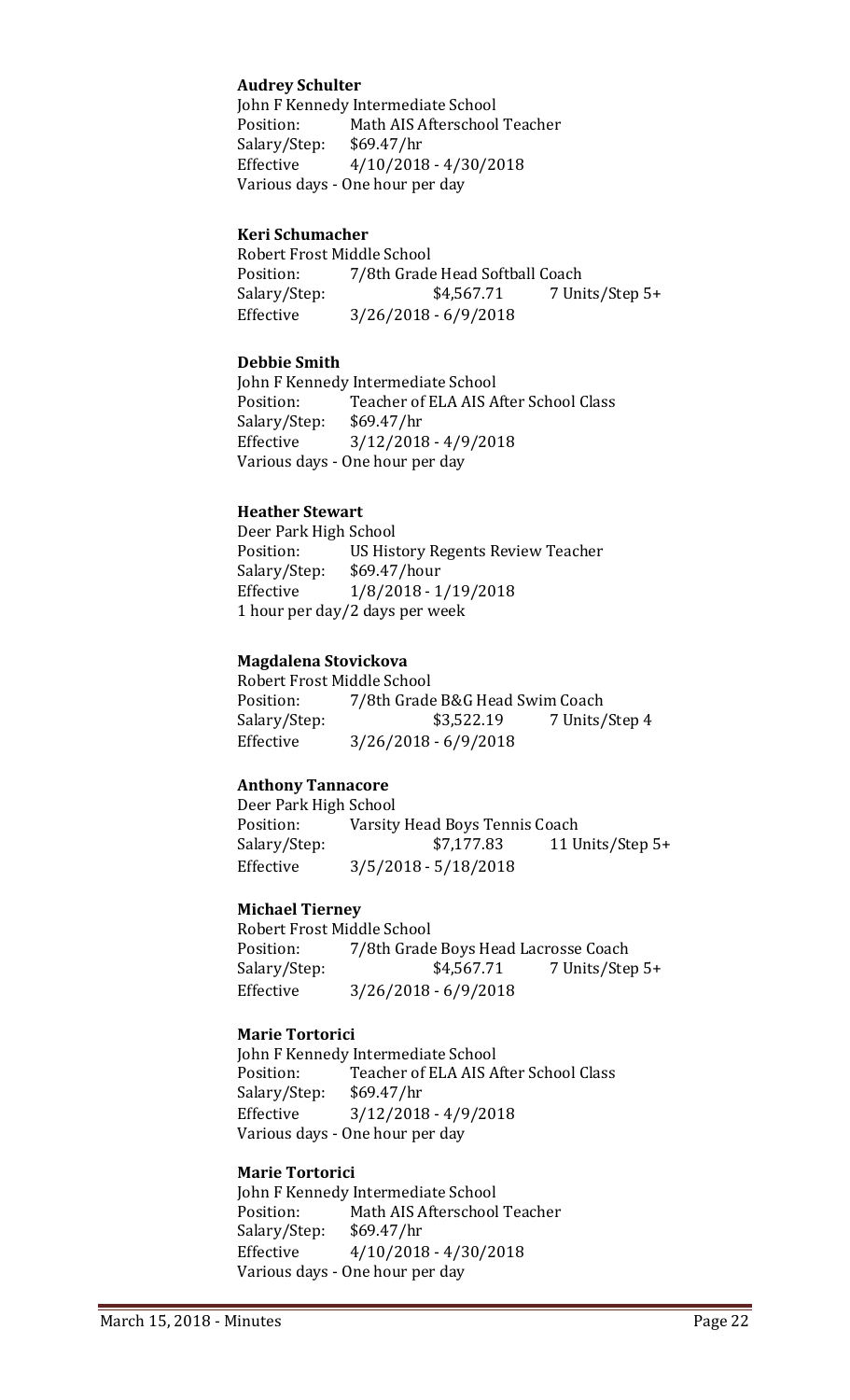#### **Eileen Tuozzo**

John F Kennedy Intermediate School<br>Position: Teacher of ELA AIS A Teacher of ELA AIS After School Class<br>\$69.47/hr Salary/Step: Effective 3/12/2018 - 4/9/2018 Various days - One hour per day

#### **Eileen Tuozzo**

John F Kennedy Intermediate School<br>Position: Math AIS Afterschool Math AIS Afterschool Teacher<br>\$69.47/hr Salary/Step:<br>Effective  $4/10/2018 - 4/30/2018$ Various days - One hour per day

#### **Beth Vahle**

John F Kennedy Intermediate School<br>Position: Teacher of ELA AIS A Teacher of ELA AIS After School Class<br>\$69.47/hr Salary/Step: Effective 3/12/2018 - 4/9/2018 Various days - One hour per day

#### **Beth Vahle**

John F Kennedy Intermediate School<br>Position: Math AIS Afterschool Math AIS Afterschool Teacher<br>\$69.47/hr Salary/Step: Effective 4/10/2018 - 4/30/2018 Various days - One hour per day

#### **Joseph Verdicchio**

John F Kennedy Intermediate School<br>Position: Substitute Teacher of Substitute Teacher of ELA AIS After School Class<br>\$69.47/hr Salary/Step:<br>Effective  $3/12/2018 - 4/9/2018$ Various days - One hour per day

#### **Joseph Verdicchio**

John F Kennedy Intermediate School<br>Position: Math AIS Afterschool Math AIS Afterschool Teacher<br>\$69.47/hr Salary/Step: Effective 4/10/2018 - 4/30/2018 Various days - One hour per day

#### **Debra Wasp**

John F Kennedy Intermediate School<br>Position: Teacher of ELA AIS A Teacher of ELA AIS After School Class<br>\$69.47/hr Salary/Step: Effective 3/12/2018 - 4/9/2018 Various days - One hour per day

#### **Debra Wasp**

John F Kennedy Intermediate School<br>Position: Math AIS Afterschool Math AIS Afterschool Teacher<br>\$69.47/hr Salary/Step: Effective 4/10/2018 - 4/30/2018 Various days - One hour per day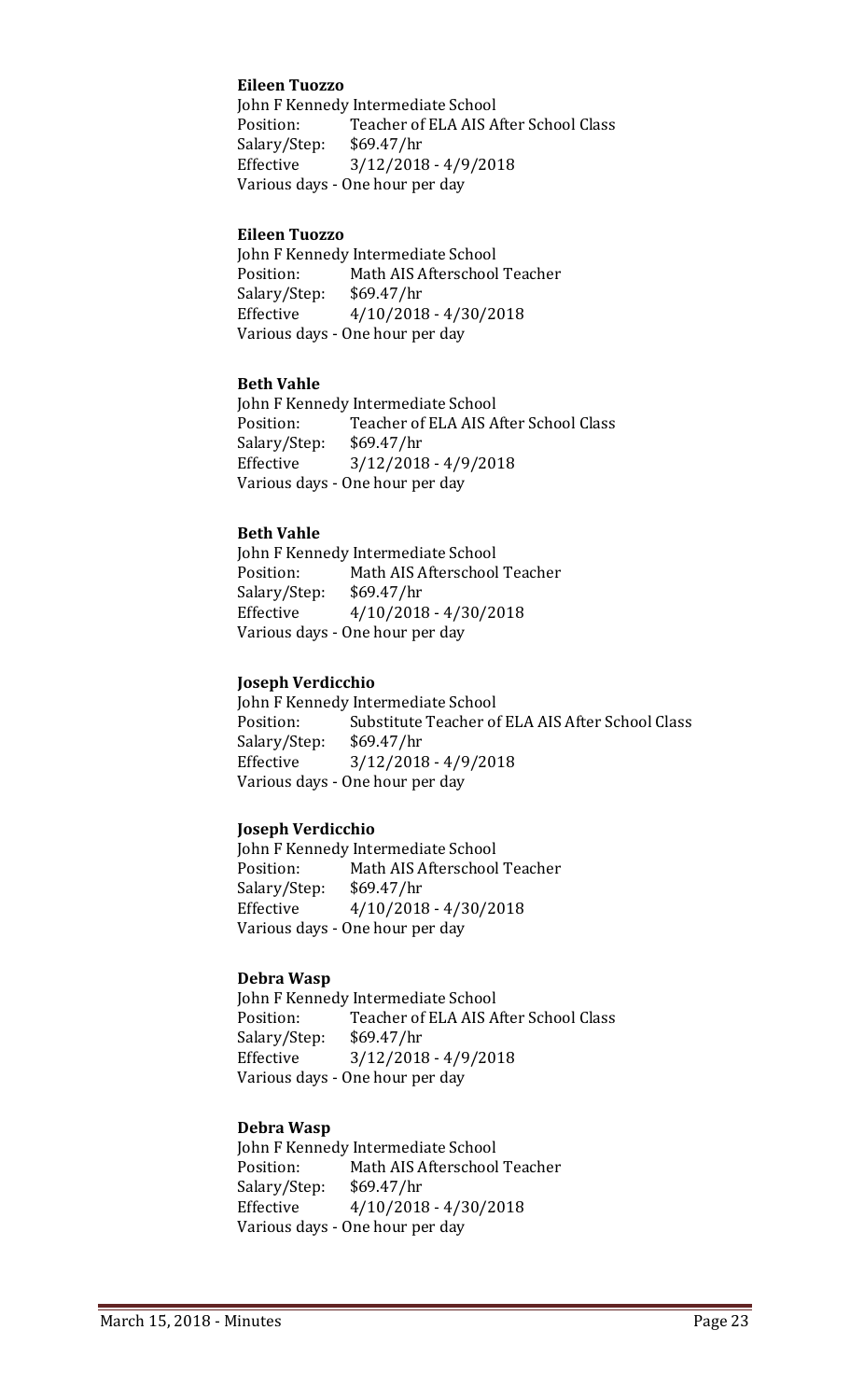#### **Vanessa Whitney**

Deer Park High School<br>Position: US Hist US History Regents Review Teacher Salary/Step: \$69.47/hour<br>Effective 1/8/2018 - 1  $1/8/2018 - 1/19/2018$ 1 hour per day/2 days per week

# **SCHEDULE 18/BP-797 – SCHEDULES OF BILLS PAYABLE**

|                      | 1/31/2018           |
|----------------------|---------------------|
|                      |                     |
|                      | 2/28/2018           |
|                      | 2/28/2018           |
| # 20                 | 2/28/2018           |
| # 21                 | 2/28/2018           |
| #13                  | 2/28/2018           |
| # 7                  | 1/31/2018           |
| Daily Check Register | 1/22/2018           |
| Daily Check Register | 1/30/2018           |
| Daily Check Register | 1/30/2018           |
| Daily Check Register | 1/30/2018           |
| #33                  | 1/31/2018           |
| # 34                 | 2/28/2018           |
| #16                  | 2/28/2018           |
| # 22                 | 2/28/2018           |
| # 14                 | 2/28/2018           |
| Daily Check Register | 2/5/2018            |
| Daily Check Register | 2/12/2018           |
| Daily Check Register | 2/14/2018           |
|                      | # 27<br># 30<br>#15 |

# **SCHEDULE 18-E-417 - EXPLANATION OF BUDGETARY TRANSFER** #T14,T15 & T16

# **SCHEDULE 18-F-329 & 330 - CONTRACT REPORTS**

# **SCHEDULE 2-H-18 – HOME TEACHING (regular & S/E)**  (confidential)

# **SCHEDULE 2-S-18 – SPECIAL TRANSPORTATION**  (confidential)

# **SCHEDULE 2-SE-18 - COMMITTEE RECOMMENDATIONS** (confidential)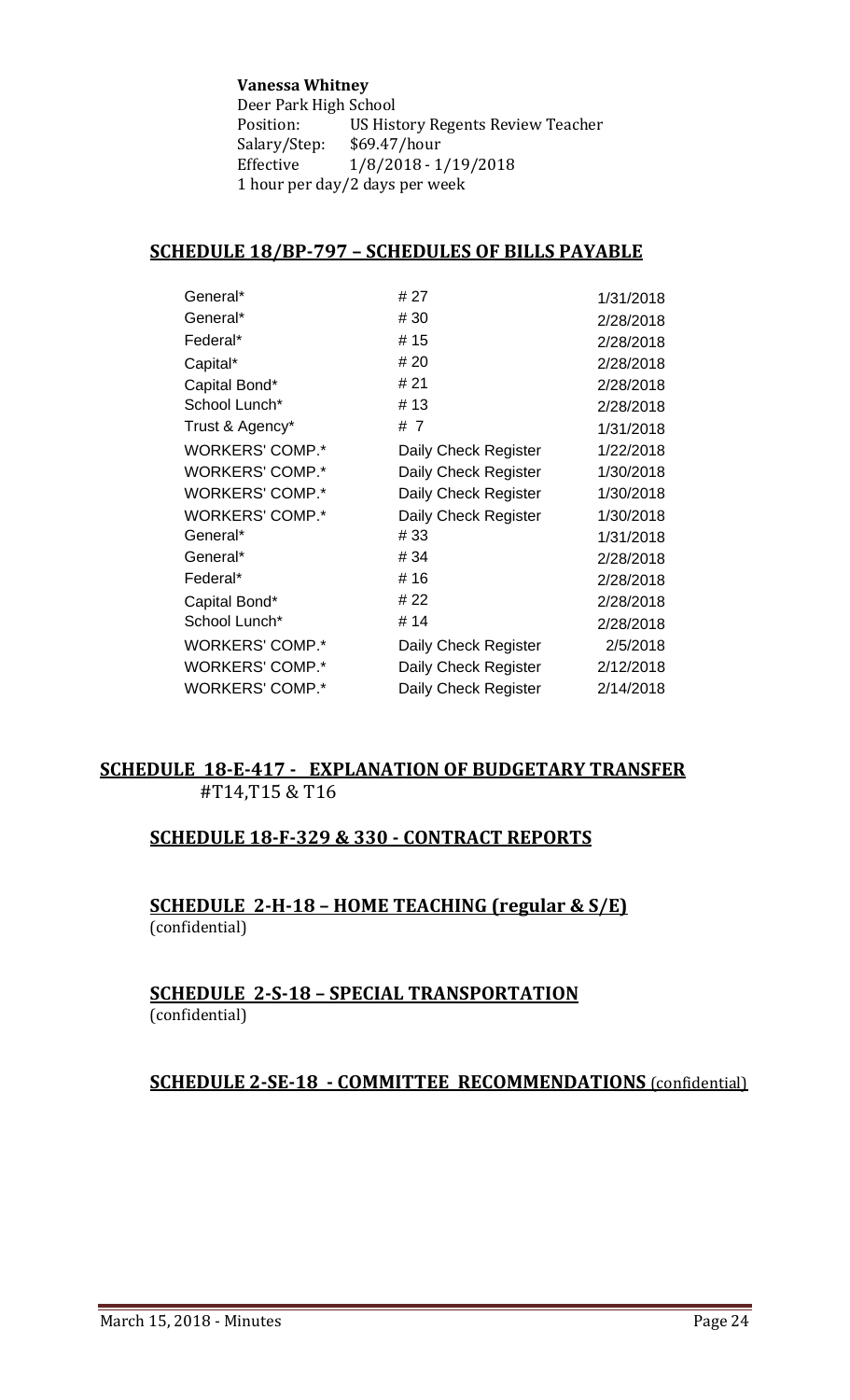**RECEIPT** *Upon a motion by Mr. Centamore, seconded by Ms. Gulli Grunseich,* **OF** *the Board of Education unanimously approved the*  **SCHEDULES** *following receipt of schedules collectively:*

# **SCHEDULE 18-A-465 – TREASURERS REPORT**

| <b>Statement of Revenues -</b> | General Fund -<br>Federal Fund -<br>School Lunch Fund | January<br>January<br>January |
|--------------------------------|-------------------------------------------------------|-------------------------------|
| <b>Treasurer's Report</b>      | July/January                                          |                               |
| Cash Flow                      | July/January                                          |                               |
| <b>Claims Audit</b><br>Report  | January1, 2018 - January 31, 2018                     |                               |

# **SCHEDULE 18-B-795- APPROPRIATION BUDGET STATUS REPORT**

| <b>Appropriation Budget Status Report</b> | General Fund -<br>Capital Fund -<br>School Lunch Fund<br>Federal Fund -                                                                | January<br>January<br>January<br>January |
|-------------------------------------------|----------------------------------------------------------------------------------------------------------------------------------------|------------------------------------------|
| Extra-Classroom Activities Funds          | High School -<br>Robert Frost -                                                                                                        | January<br>January                       |
| <b>Trial Balance</b><br>July-January      | General<br>Worker's Comp & Unemployment<br>Federal<br>Capital<br>Capital Energy Cons. Proj.<br>Trust & Agency<br>Private Purpose Trust |                                          |
|                                           | <b>Flexible Benefits</b><br>School Lunch                                                                                               |                                          |

# **DISCUSSION:**

# **Budget Codes**:

- Fringe Benefits, Capital, Debt Service (9000), BOE Central Admin
- Finance (1010-1399)
- **► Revenue and Tax Levy**
- Legal Services, Personnel (1420-1499)
- Central Services, Building and Grounds (1620-1989)
- Supervision/Instructional (2010-2020)/ Instructional (2110-2170)